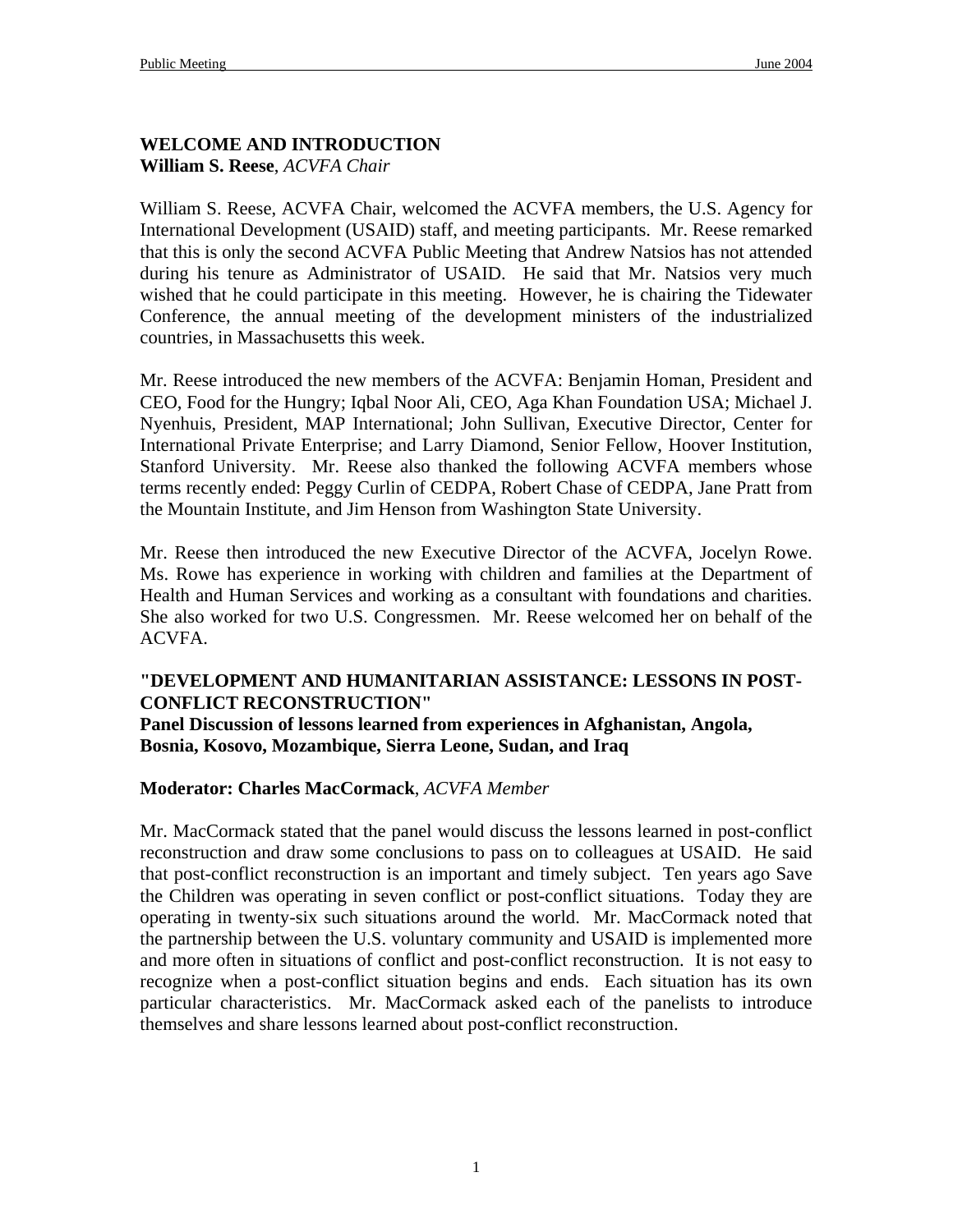#### **Argentina Matavel**, *World Vision*

Ms. Matavel remarked that her experience in post-conflict situations has been primarily in Mozambique, Angola, and the Democratic Republic of Congo. Mozambique is a success story in post-conflict reconstruction. Ms. Matavel stated that one of the factors that was key to the success in Mozambique was coordination. The government took a firm role in coordination. While participating in the overall coordination with the government, donors also had their own coordinating mechanism. As a result, when nongovernmental organizations (NGOs) needed support they knew where to go.

Ms. Matavel commented that for NGOs to be able to work on the ground they must deal with political issues. It is necessary to be aware of which areas are controlled by the government or other factions and, as much as possible, smooth out the relationships. In Mozambique, it was important to bring in high level people to negotiate with rebel groups for access to the areas under their control. She said that NGOs must not be seen as serving one side or the other. They must be able to negotiate and deal effectively with all sides.

Another factor for success in Mozambique was complementary interventions. In addition to distributing food, World Vision also engaged in other interventions, such as the provision of seeds and health care, that helped people get back on their feet as quickly as possible after the war.

In Angola, Ms. Matavel remarked that the United Nations (UN) coordinated the humanitarian aid. In the Democratic Republic of Congo, however, there is a lack of coordination, making humanitarian work very difficult.

#### **Ken Isaacs**, *Samaritan's Purse*

Mr. Isaacs opened his remarks by saying that he has seen a lot of changes over the last eighteen years that he has been involved in development work. He has experience in Somalia, Bosnia, and Rwanda. He was asked to focus his remarks on Sudan where Samaritan's Purse has six active program sites, forty ex-patriot staff, and approximately 600 national staff. They also have programs in Afghanistan.

Mr. Isaacs remarked that determining who is in charge in post-conflict situations is often difficult. The U.S. military has not been involved in Sudan. He said that in his experience the guys with guns are in charge and it is good policy to have a positive relationship with them. In Sudan that means building relationships with non-state players.

Mr. Isaacs commented that promises of USAID support have acted as a great leverage in peace talks in Sudan. It is his hope that this will help to bring about peace soon. Mr. Isaacs said that agreements and protocols have been signed in Sudan, but there is still a question about what money will actually be available for infrastructure development.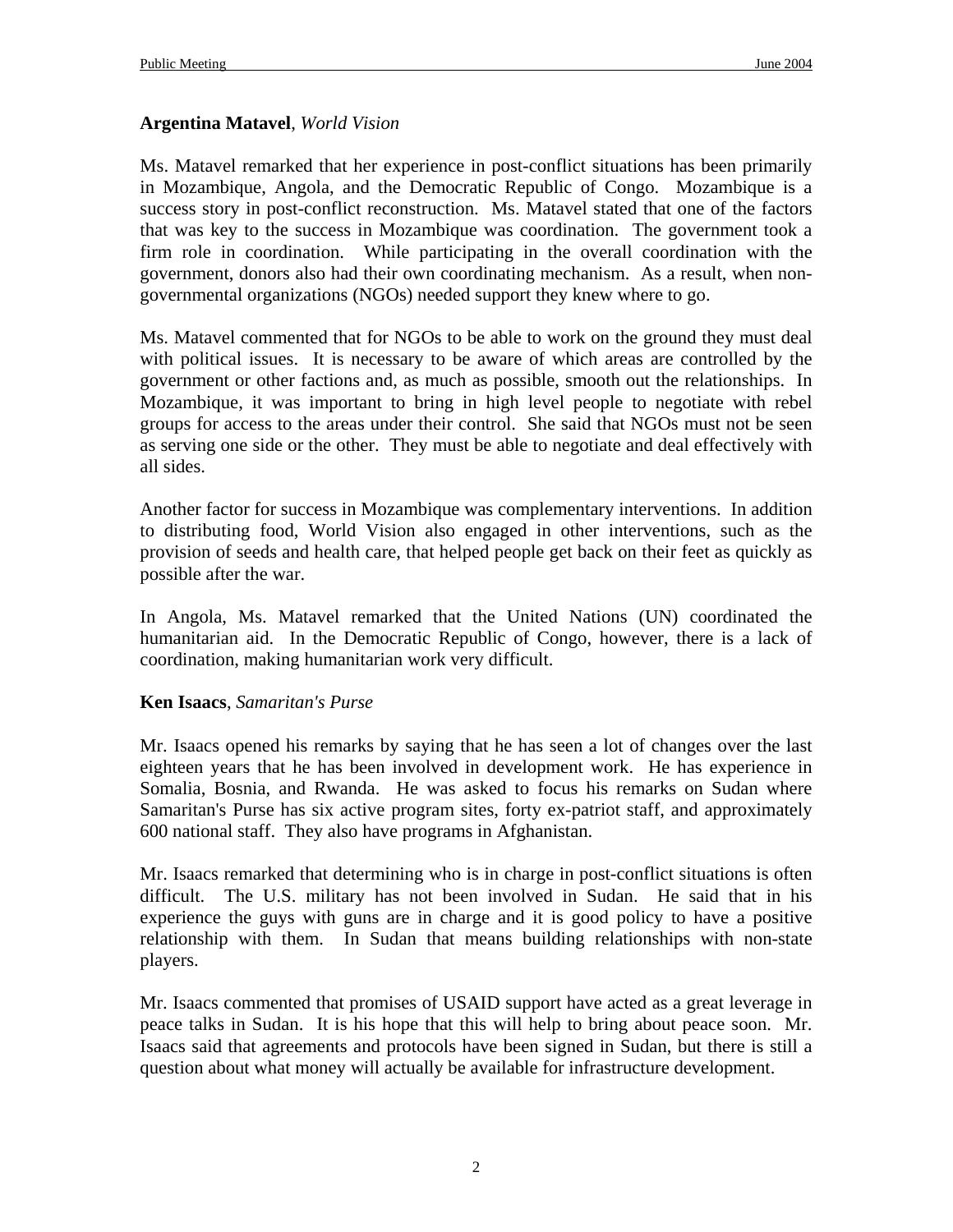He remarked that the situation in Sudan is really a chronic emergency. The situation has been going on for decades. The population is primarily illiterate. There are no roads, bridges, or schools, and little, if any, health care. The country has a long way to go in six years, before the end of the interim period at which time there will be a referendum for independence. He said there are a lot of expectations in this regard.

Mr. Isaacs stated that there are not really many post-conflict situations in the world. Most of these places are still in conflict. People are being shot at and are running over landmines. He said the basic paradigm of a working environment is changing radically. It is important in these changing environments to identify the players, their capacities, and their agendas. It is an ongoing challenge at the field level.

## **Frederick Barton**, *Center for Strategic and International Studies (CSIS)*

Mr. Barton co-directs the project on post-conflict reconstruction at CSIS and has worked in more than twenty post-conflict countries. He was the first Director of the Office of Transition Initiatives at USAID and later became Deputy High Commissioner for Refugees at the United Nations.

Mr. Barton said that over the last few years CSIS produced a number of action strategies for countries that might go to war soon. They produced a paper entitled "Wiser Peace" several months before the war in Iraq that suggested ten action steps to win the peace. He noted that some of those good ideas were not immediately adopted. CSIS recently produced a paper on Sudan and Sri Lanka.

Mr. Barton commented that the trend line in post-conflict reconstruction has moved from small problems in small places, to small problems in big places, to big problems in small places. He said that the twin towers of Afghanistan and Iraq are the next phase on the way to dealing with countries like Pakistan, Indonesia, and Nigeria. He remarked that global capacity is equipped to deal with places the size of East Timor. Therefore, it is no surprise that the U.S. has run into some problems in countries the size of Afghanistan and Iraq. He said that this should be a wake-up call.

He also remarked that there is a great deal of intellectual agreement on what needs to be done in these places. The Post-Conflict Reconstruction Commission developed a fourpillar approach, with which most people seem to agree. Security and public safety are first and foremost in this approach. The other pillars address governance and participation; justice and reconciliation; and economic and social well being.

Mr. Barton outlined three factors that will determine success in post-conflict reconstruction campaigns. First is the determination of who is in charge. He said that much of the discussion between the Department of State and the Department of Defense in pre-war planning for Iraq revolved around the issue of who would be in charge. This issue has still not been resolved and continues to be a problem.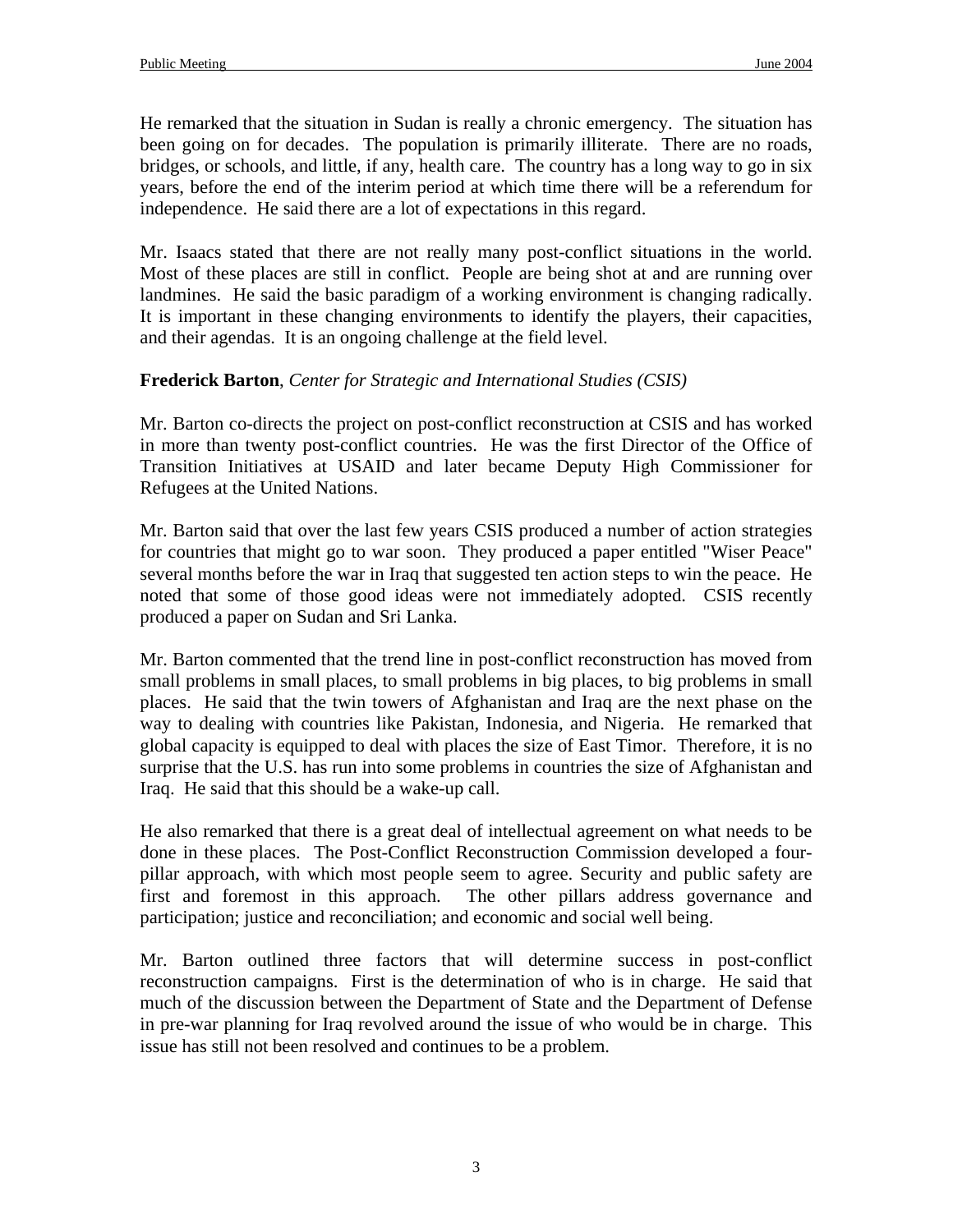Second, Mr. Barton highlighted the issue of funding. Funding must be available and it must be flexible enough to do the job. Third, Mr. Barton emphasized that the most important issue on the ground is public safety. He quoted a speaker from another conference that said, "We have not made the Iraqi people feel safe and they have given up on us." He said it is difficult to argue with that assessment.

Mr. Barton commented that there is legislation pending in the Congress, but in his opinion most of the bills underestimate the size and complexity of the task. He said that the Department of State is planning a twenty person Office of Coordination, but to date it has no money and no authority. Other offices that are already working in post-conflict reconstruction are short on the resources necessary to do the job properly. He remarked that it is critical to overcome this constant underestimation of the task. The weakness of the civilian side of the operations should be a battle cry to the NGO community. Mr. Barton concluded by saying that if these issues are not addressed, the legitimacy of the whole aid community is put at risk.

# **Colonel Paul Hughes**, *National Defense University*

Colonel Hughes works with the Institute for National Strategic Studies (INSS) at the National Defense University. He has the portfolio for post-conflict reconstruction, crisis management and disasters. He was previously the Chief of National Security Policy for the U.S. Army and the Deputy Director for the Office of Humanitarian Assistance and Land Mine Policy in the office of the Secretary of Defense. His experiences have taken him from natural disasters to arms control negotiations.

Colonel Hughes coordinated the first conference among the U.S. Government agencies in post-Saddam Hussein Iraq. He remarked that not many of the ideas from the conference report were heeded, with, in his opinion, disastrous results. He said that he would focus his remarks on Iraq and the military perspective on post-conflict management.

Colonel Hughes was the Director for Strategic Policy in Iraq under Jay Garner in the Office of Reconstruction and Humanitarian Assistance. He continued in that capacity under Ambassador L. Paul Bremer. He left Iraq in August 2003, but returned to Iraq in January to write the strategy for rebuilding the Iraqi military.

Colonel Hughes remarked that he tends to look at things through a specific paradigm of balancing ends, ways, and means. The goals are typically expressed through policy statements. He quoted Karl von Clausewitz's famous statement, "War is a continuation of politics through other means." Clausewitz went on to say that nobody should start a war unless they understand what it is that they intend to achieve, and they are willing to apply the necessary resources and willpower to see it through to the end. Colonel Hughes also referenced a British theoretician, B.H. Liddell Hart, who said that the object of war is a better state of peace, and it is essential to conduct war with a constant regard to the peace that is desired. Colonel Hughes said that this lesson is typically overlooked by the U.S. military.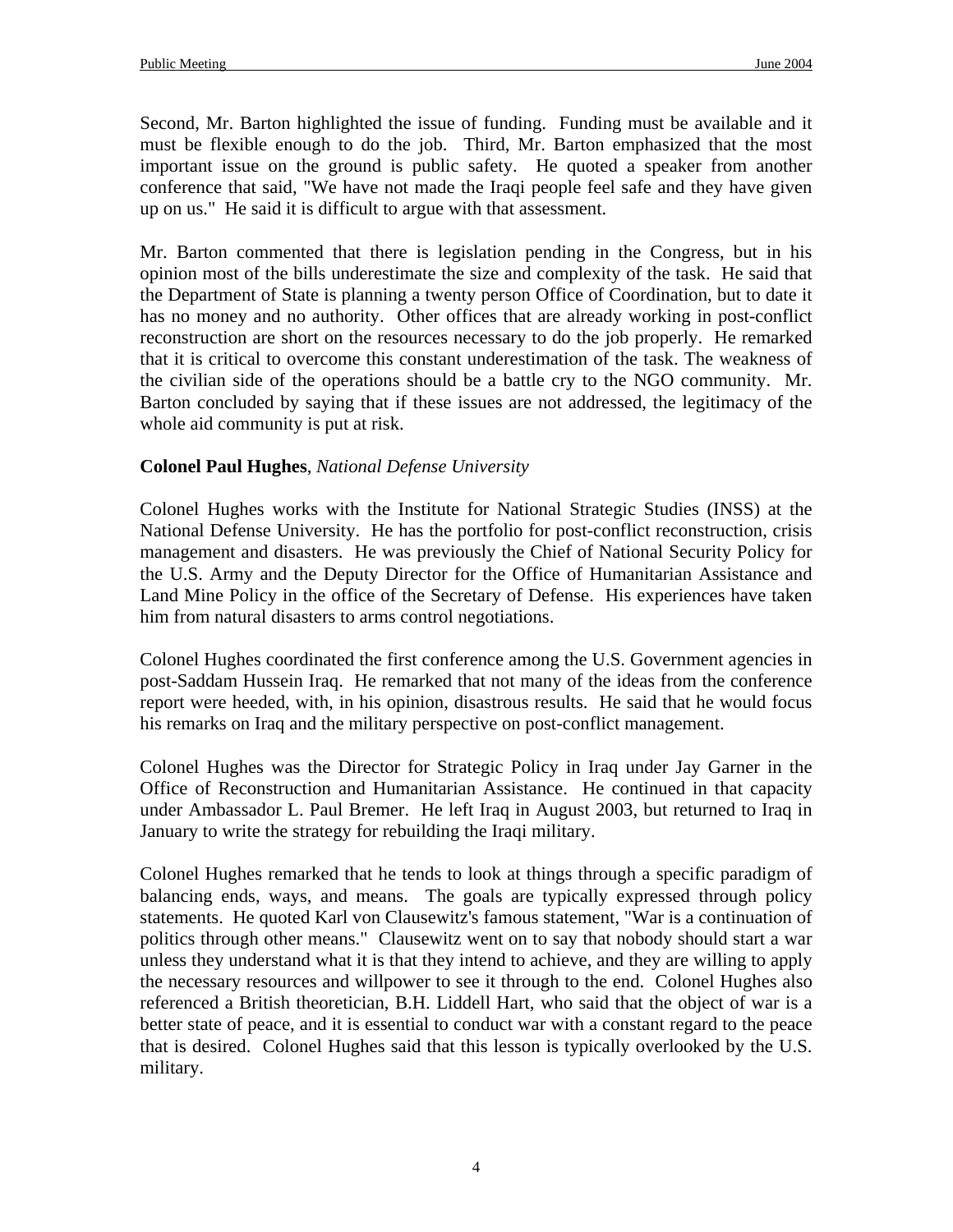According to Colonel Hughes, creating peace is a more comprehensive and challenging task than defeating another army. The U.S. military can defeat any military in the world. The bigger challenge is establishing a peace that accounts for all of the issues related to governance, civil society, and humanitarianism. One of the biggest factors in how the military gets involved in these operations is the legal basis under which they proceed. It makes a difference if the U.S. goes into a situation unilaterally or as a U.S.-led coalition, or if the U.S. goes in as part of a multi-national organization with UN top cover through a Security Council resolution. This defines how the U.S. forces see their role in the operation. It also defines where the mission begins and ends, as well as the lines of responsibility.

Colonel Hughes pointed out a paradox with stability operations. The U.S. military has to establish the secure environment that is necessary for reconstruction. The paradox lies in the fact that the military has to be there in full force to establish a secure environment before it can withdraw from the operation.

Colonel Hughes stressed that developing a unity of effort among the various players on the ground, the U.S. military, federal agencies, and NGOs, is essential. In the U.S. military there is a tenet that there must be unity of command. This works well in wartime, but it hasn't worked as well in peacetime. Translating the unity of command in wartime to a unity of effort in peacetime is a topic that needs further exploration and discussion. Colonel Hughes remarked that he sees NGOs as significant partners in this process.

## **Jim Kunder**, *United States Agency for International Development*

Mr. Kunder is Deputy Assistant Administrator for USAID's Asia/Near East Bureau, which has responsibility for managing USAID programs in Iraq and Afghanistan. He previously served as the Director of the Office of Foreign Disaster Assistance (OFDA). He noted that post-conflict reconstruction is one of the hot topics in Washington, DC today.

Mr. Kunder remarked that the post-conflict countries under discussion present radically different situations. There are coalition environments, peacekeeping environments, and on-going wars. The reality is that many of these situations, Iraq and Afghanistan in particular, are not peacekeeping environments - they are ongoing wars. Mr. Kunder said that this raises the question of whether consistent models can be applied across the board, or whether new models of cooperation are needed for ongoing warfare of a coalition nature.

Mr. Kunder emphasized that the organizational structure for managing post-conflict situations is critical. He said that the reason people like to work with OFDA is that it has essentially solved many organizational problems by creating an entity that provides structure. There are many players in post-conflict situations and it is necessary to have a central focal point, an organized structure, in which to work out the issues. He stressed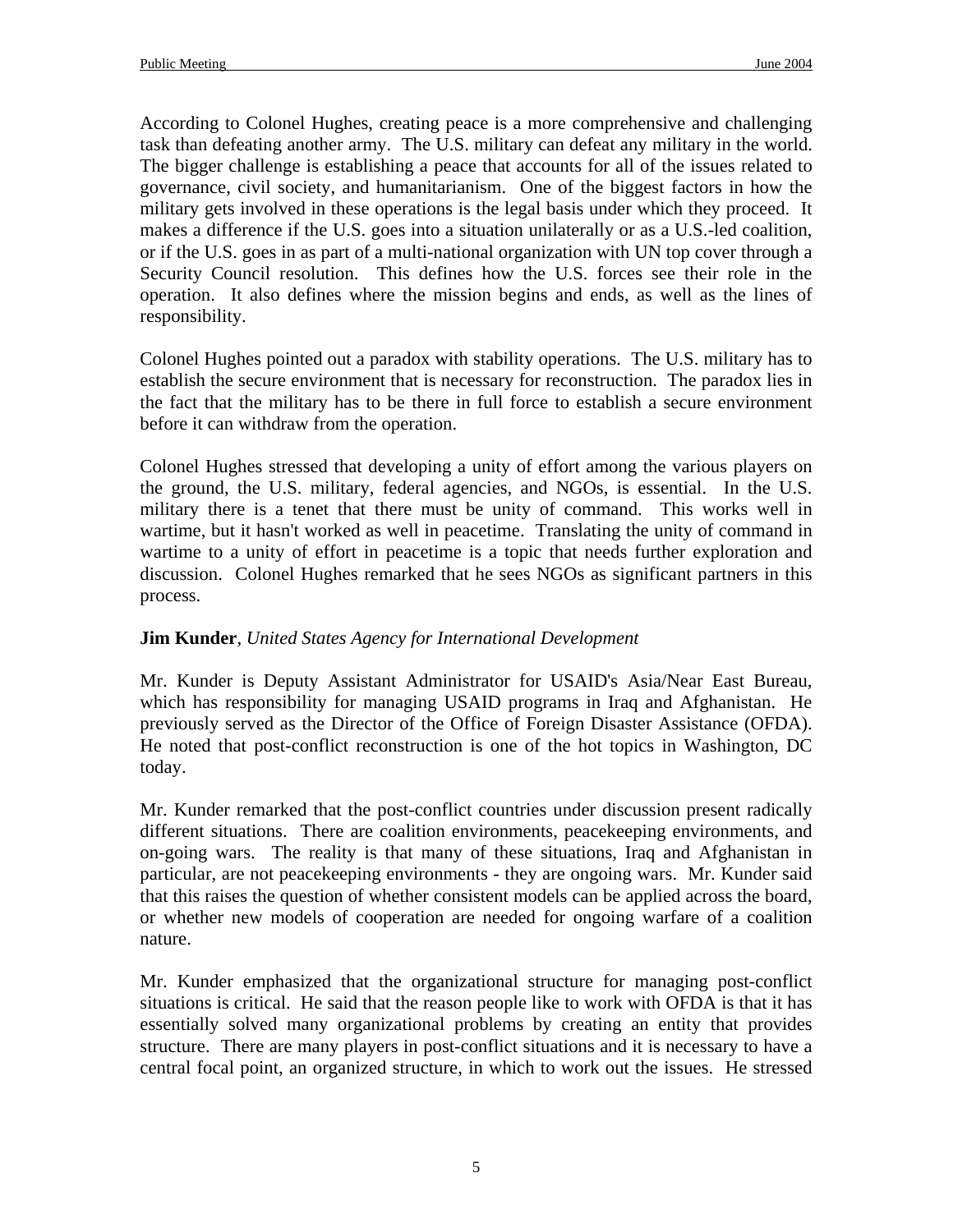that it is important to organize for post-conflict reconstruction in a transparent and ongoing manner.

### **Nancy Lindborg**, *Mercy Corps*

Ms. Lindborg remarked that Mercy Corps has been involved in a number of post-conflict situations over the last decade. Her remarks focused on Bosnia, Kosovo, and Afghanistan. She said that it is difficult to draw lessons from such vastly different situations, but she proposed four themes for consideration.

First, security is essential. In Kosovo, there were 50,000 peacekeepers, a ratio of one peacekeeper to 48 Kosovos. In Bosnia, there were 62,000 peacekeepers, a per capita ratio of one to 58. In Afghanistan, there are 5,000 peacekeepers, a ratio of one to 5,300. Ms. Lindborg stated that there is a price to be paid when one attempts development work in a complete security void.

Second, there is a need for longer-term transitional funding that enables one to move more seamlessly from the early stages of an emergency through transition and laying the groundwork for development. She commended the flexibility that OFDA has shown in pushing the envelope in this area, but added that much more can be done.

Third, Ms. Lindborg remarked that in Afghanistan, Bosnia, and Kosovo there were lost opportunities with USAID in not working with NGO partners into the development stage. In all three instances, once the acute phase was over, USAID moved into a macro-reform and institution building mode that focused entirely on a contractor environment. She said this should not be an either-or situation. There are many macro-reform issues that need to be addressed, but focusing completely on the macro level loses the constituency building, networks and community contacts that NGOs bring through their longer-term presence in the country. She lamented that there were many lost opportunities.

Lastly, Ms. Lindborg highlighted lessons learned about elections. In Bosnia, an early rush to elections hardened and validated the power base of some of the most extreme actors. There are fears that the same might happen in Afghanistan in the lack of a secure environment, and not having dealt with the issue of continuing to fight a war while trying to build a nation. She said that some of the actors who are currently in power might simply gain a consolidated power base, resulting in a much longer-term problem. Ms. Lindborg stressed that the timing of elections is a critical issue in post-conflict situations.

## **DISCUSSION**

**Mr. MacCormack** remarked that there appeared to be consensus among panel members about the lessons learned and the interventions needed in post-conflict reconstruction. He asked the panel members to comment on why there has not been more movement from lessons learned to public policy.

**Mr. Barton** responded that the tasks that are required for post-conflict reconstruction do not really fit the preferred directions of most of the institutions involved. He said that the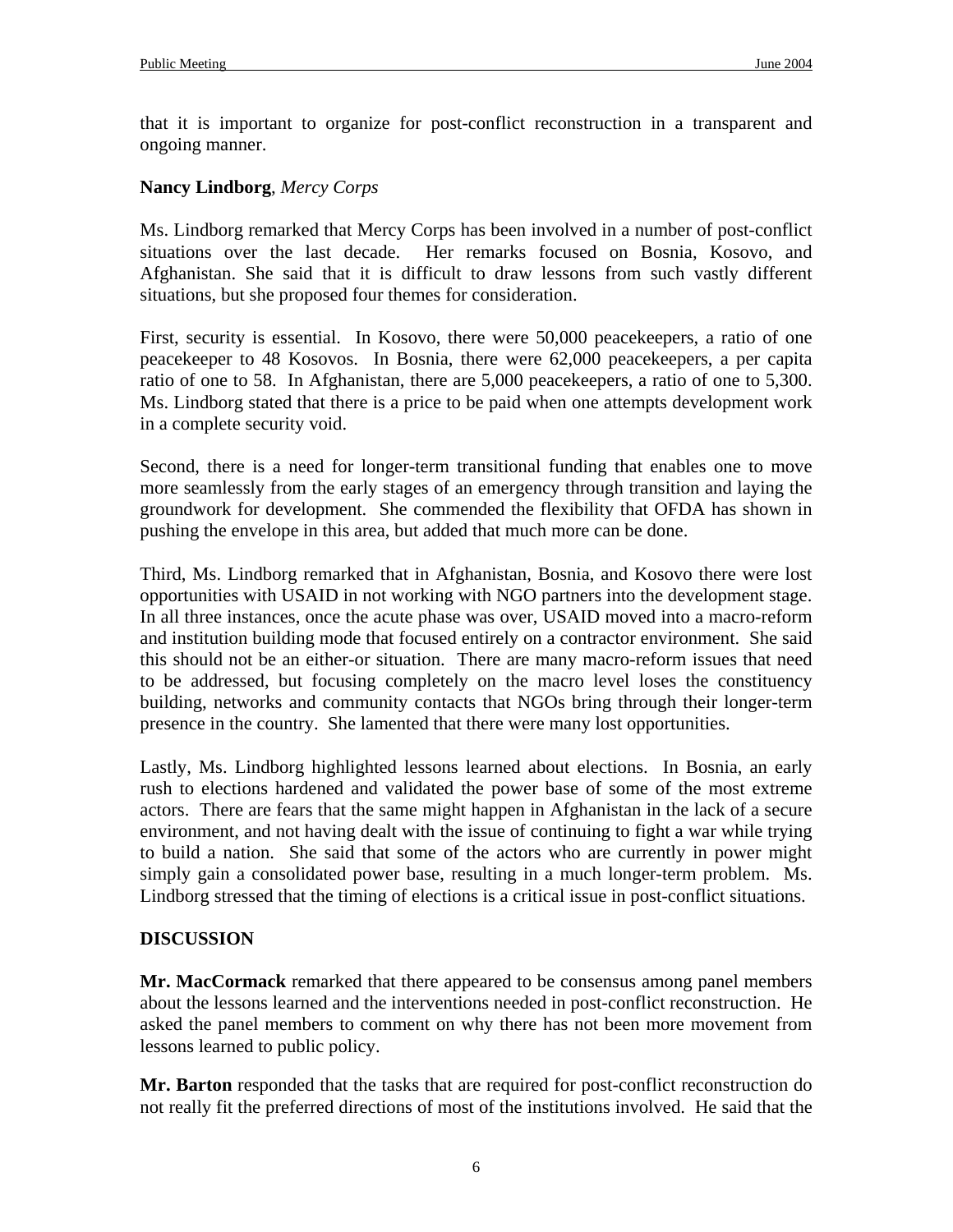Department of Defense does not really like to do non-combat, peacekeeping work and the intelligence community has moved away from knowing what is going on at the ground level. The Department of State does not like to operationalize ideas; they prefer to come up with plans. He suggested that USAID does not like the unpredictability of the conflict-prone world and humanitarians do not like the political elements of these situations. Consequently, it is the institutional habits and practices that keep these organizations from doing what is necessary in post-conflict situations.

Mr. Barton continued on to say that while humanitarian organizations may carry out some civilian interventions in the area of public safety, it is not their primary focus. In many cases it boils down to incentives and rewards. He observed that incentives to address these issues are lacking. Although the U.S. has had six of these cases in the last ten years, these situations are still viewed as an aberrant area of work. He said that he has talked with board members of NGOs who say that they do not want their organizations to deal with these issues.

Mr. Barton remarked that the experts have not done a great job of convincing the American public how central this issue is to the well being of the world. There is more awareness now because of Iraq and Afghanistan, but he worries that the message that Congress is getting from their constituents around the country is that these are impossible situations in which the U.S. should not get involved. He predicts a popular rejection of engagement in these issues.

Mr. Barton expressed his concern about the way that Congress is dealing with this situation. He predicted that Congress will not pass legislation this year, and next year the popular opinion may be against engagement. He remarked that there are two tough trends running into each other just when there is beginning to be a general understanding of what needs to be done and how it could be done better.

**Mr. Kunder** agreed with Mr. Barton's assessment of why there has not been more progress. However, he observed that there has been significant progress in the last year. He said there is a piece of legislation reported out of the Senate Foreign Relations Committee and there are a number of think tanks working on this issue. The National Security Council (NSC) is moving a plan through the system. There is a newly created structure at the Department of State, even though it is less of a structure than one could have hoped. Mr. Kunder said that he sees the trend line moving in the right direction, towards better coordination within the U.S. government in managing post-conflict situations.

Mr. Kunder remarked that some people think that the focus should be on organizing the international community to respond to post-conflict situations. He suggested that increased coordination within the U.S. government will lead to a better dialogue with the international community. He said it is not an either-or situation.

Mr. Kunder emphasized that if the civilians do not get better organized soon, the U.S. military will take over the management of post-conflict reconstruction. He said there are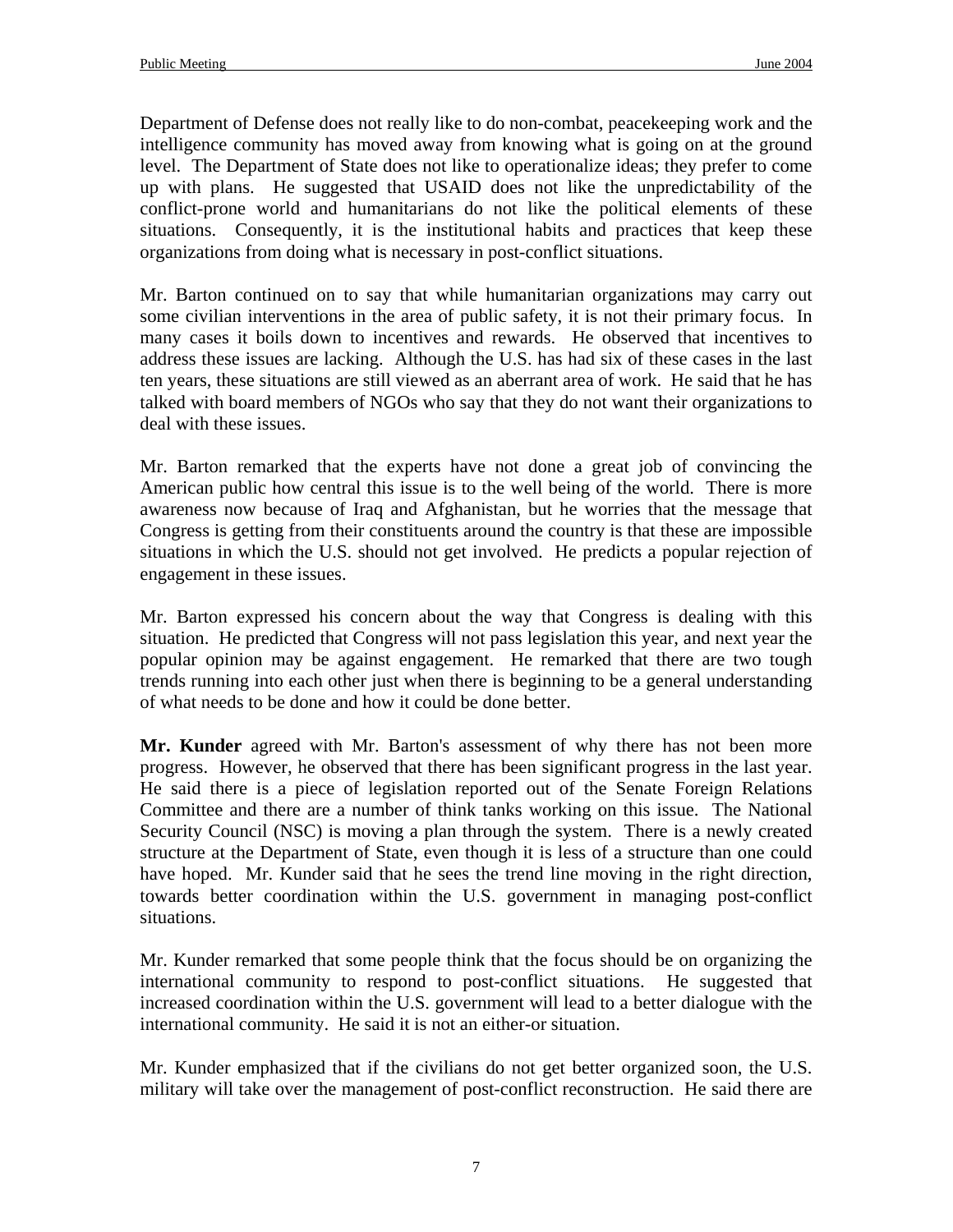plans at the National Defense University to create two new post-conflict divisions in the U.S. Army. The Joint Forces Command is developing concepts that include the deployment of Joint Task Force Commanders with representatives of the Department of State, USAID, and the Department of Justice embedded in their units. They will essentially fold the entire U.S. civilian government into their joint task forces. Mr. Kunder said that while the civilian effort might go away, the military effort will not.

Mr. Kunder challenged the NGO community to come up with some plans for postconflict reconstruction. He appealed to the ACVFA to give the U.S. government some good ideas for better organization on the ground, ideas that respect the role of the NGO community.

**Ms. Lindborg** underscored the point that there has been a disparity of funding between military and civilian capacities, particularly over the past decade. When the military bemoans the lack of a well-capacitated civilian partner on the ground, one need only look at the difference in budgets to get a quick answer to the problem. She stressed that it is important to put the issue of funding in front of the legislators.

Ms. Lindborg remarked that in Bosnia and Kosovo the civilian administration structures were staffed by military in the early months because there were no trained, capable civilian actors to take those positions. Part of the pending legislation is to increase the civilian capacity to take a stronger role in post-conflict reconstruction. She also said that it is easy to create the connections to the UN and international entities through civilian structures.

In response to Mr. Kunder's challenge, Ms. Lindborg remarked that the NGOs have actually lost ground on the issue of how they fit in and contribute to the effort. She said that there is a drive towards joint effort that has sometimes been perceived as a movement towards control, rather than as working together towards common goals. Ms. Lindborg suggested that there is strategic value to having some independent actors who are "outside the wire." She said that the situation in Iraq is starting to prove that case. If everyone is inside the wire, under a joint effort and chain of command structure, there is nobody that can go out and make the necessary community connections, creating bridges of trust and understanding.

Ms. Lindborg commented that there is a need for structures that recognize the valuable role that NGOs can play at the community level. She observed that something very important is lost when the NGO community is lashed too tightly. She expressed her conviction that everyone shares the same goal, but there are different ways of reaching that goal.

She posited that NGOs do have habits of coordination. There is a lot of local and regional NGO coordination in Afghanistan, for instance, even though it may look more chaotic from the national perspective. She agreed with the other panel members that communication needs to be improved, particularly between civilian and military actors.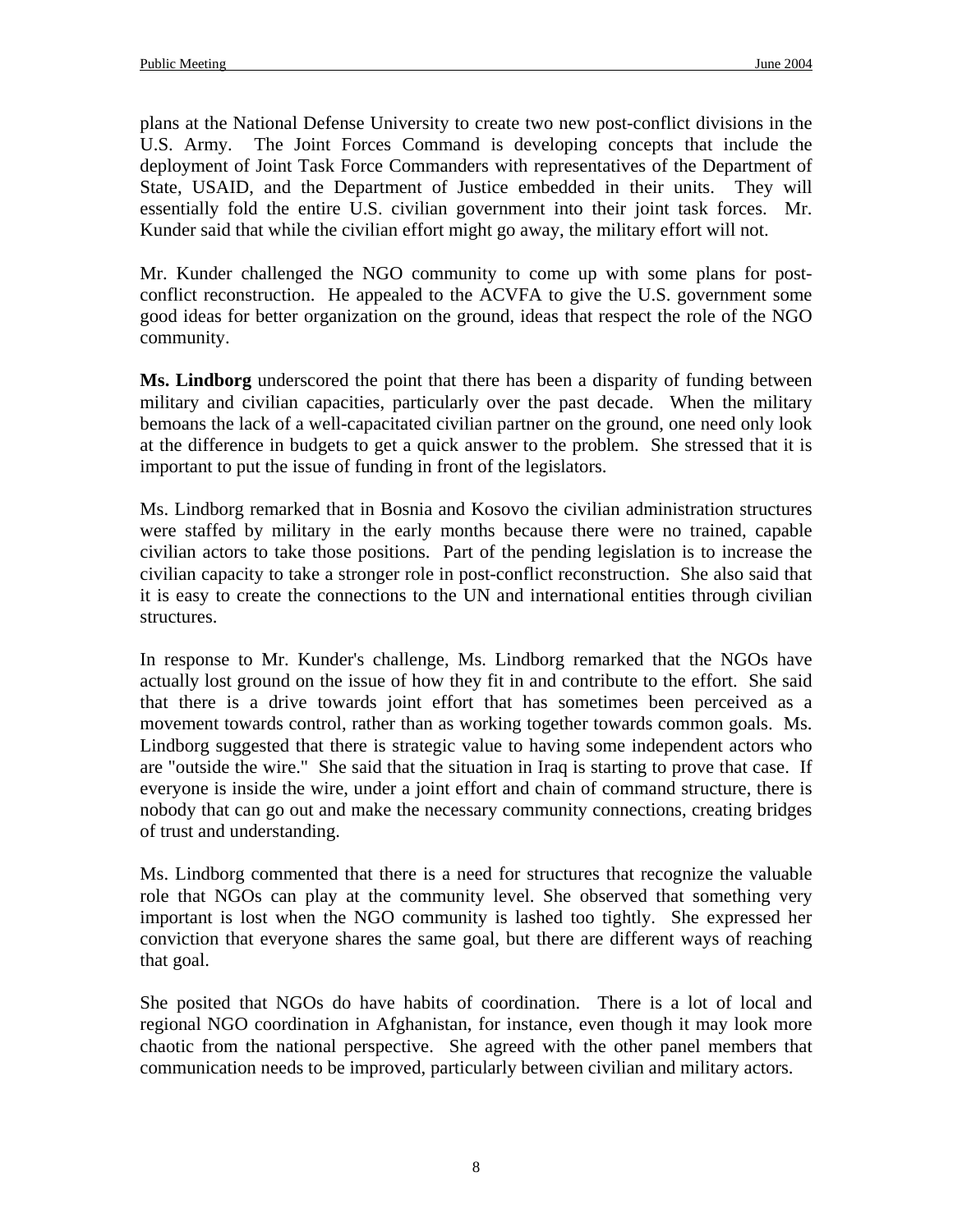Ms. Lindborg remarked that there were very positive structures in place in Bosnia and Kosovo. There were good dialogues, particularly in the regions. Ms. Lindborg said that ground has been lost on this, partly because of the ongoing war situations in Iraq and Afghanistan, but also because of an intolerance for differences of opinion about models of civil society. That is an important issue for discussion.

Ms. Lindborg urged the NGO community to get more organized about proposing mechanisms that would enable large funding to go forward in a coordinated way, both to relieve the management burden of USAID and to create some common indicators to measure impact. She said that NGOs need to be able to articulate the value that they bring. They need indicators that measure not only short-term construction gains, but also the longer-term change processes that are so important to the creation of stability. She noted that these are the challenges facing the NGO community today.

**Colonel Hughes** remarked that a soldier's challenge is to establish control over a chaotic situation. He said that is why the military enters a conflict zone demanding to be placed in charge. Whether or not they are acknowledged as being in charge is almost irrelevant because they bring so much with them - logistics, communications, and security. They tend, by sheer weight of numbers, to be in charge. He referred to Ms. Lindborg's comments on per capita ratios of peacekeepers to civilian population. Colonel Hughes pointed out that in Iraq the numbers are completely out of whack. There are not enough coalition troops in Iraq to establish a secure environment.

Colonel Hughes said this calls into question the kind of policy the U.S. is trying to pursue in Iraq. He remarked that there are questions about the goals and how to measure progress towards those goals. Colonel Hughes observed that Congress is an important player, but if the people of America are not talking to their legislators, the necessary changes will not happen.

Colonel Hughes told the audience that the attacks of September  $11<sup>th</sup>$  color everything that this administration does. The U.S. was attacked and went to war with the country that provided support to the attackers. Americans recognized that their values and their homeland were attacked. They talked to their legislators and supported the war. That war was, without a doubt, a unified effort by America and 87 other countries.

Colonel Hughes stated that Iraq is a different story. He submitted that future conflicts will be similar to Iraq. He suggested that if Congress is not behind a war, supported by the American people, the unity that is needed to bring together the necessary resources and support from the government and the NGO community will be lacking.

On the part of the army, Colonel Hughes said that there is a recognized need for change. He commented on the earlier mentioned post-conflict reconstruction divisions. He looked long and hard at that proposal and found it to be ludicrous. The existing force structure will not support it. The proposal includes two new headquarters that would do post-conflict reconstruction coordination using troops that already exist in the force structure. Colonel Hughes pointed out that the force structure today is on a razor edge;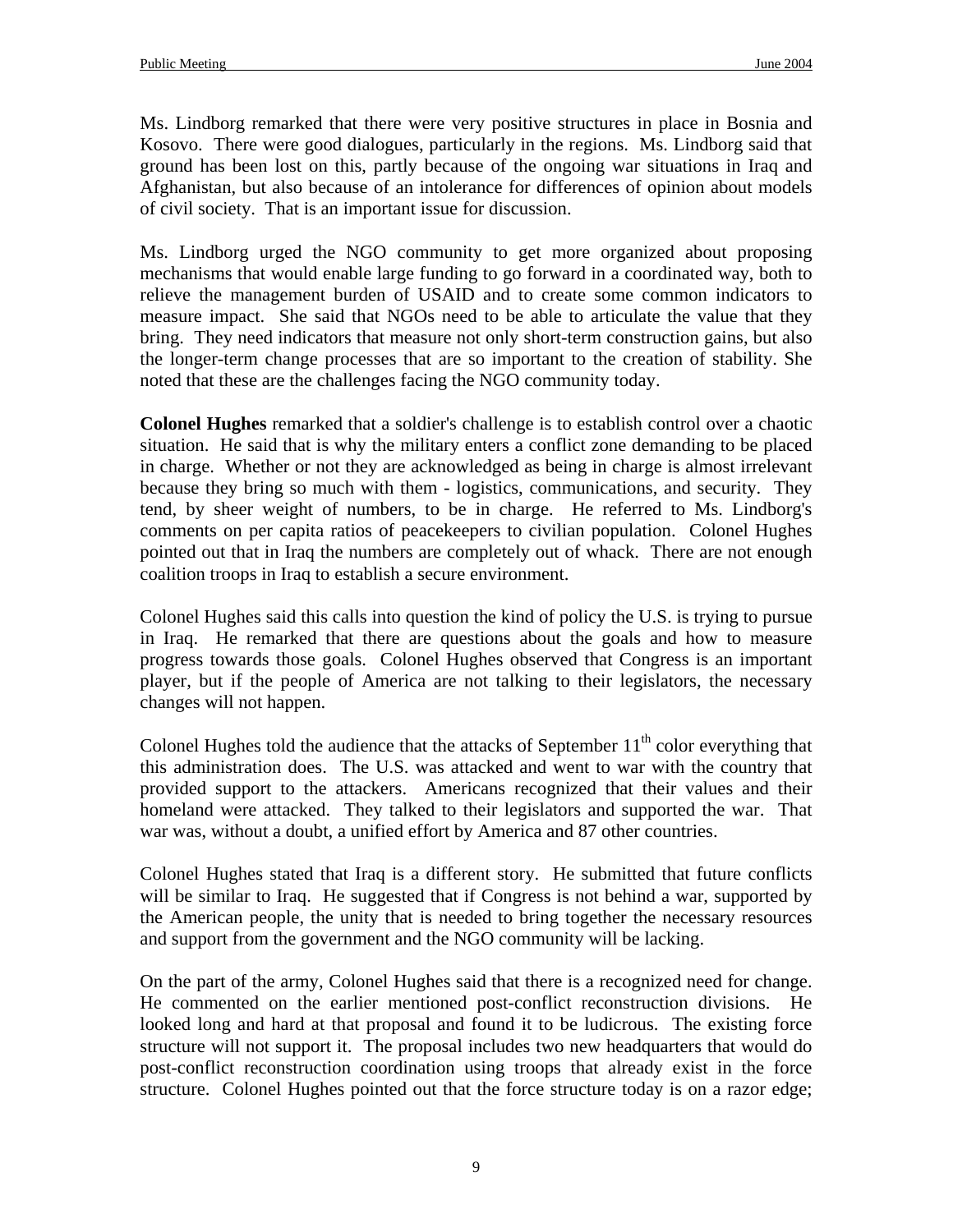there are not enough forces to do everything that needs to be done around the world. He concluded that the proposal is not a winner.

Colonel Hughes remarked that the Joint Interagency Coordination Groups (JIACG) that military commands are setting up around the world are very much alive. They are representative of the U.S. government and include various members of the U.S. government stationed with each commander to deal with a variety of issues. He said that the commanders are in charge of everything that goes on or fails to go on in those areas. The commanders will focus their JIACGs on issues germane to U.S. national interests including drugs, transnational crime, terrorism and things of that nature. It is an attempt by the military to establish control over chaotic regions.

Colonel Hughes pointed out that Department of State and the Department of Defense split the world into regions very differently. They do not operate out of the same cultural basis and there is no common mindset. He said he is not sure how to solve the clash of cultures within the U.S. government, or the clash of cultures between the NGO community and the U.S. government and military. Everyone needs to learn to work together in these situations.

**Mr. MacCormack** agreed that everyone needs to work together, but the questioned how to turn that into a reality. There was enormous progress made towards this goal in the 1990s, but some of those mechanisms seem to have been lost.

**Colonel Hughes** said that the branch of the federal government that is most responsible for that kind of task has to be the executive branch. He agreed that a lot of progress had been made in the 1990s. That was articulated in Presidential Decision Directive 56 (PDD 56). However, he said it did not live a full life due to issues of funding and politics. In the current administration, PDD 56 was one of the first documents to be cancelled. Colonel Hughes said that a replacement policy is in the NSC, but is not likely to go anywhere in this current term. He remarked that unless Congress drives the train, the executive branch will not make the necessary changes. He doesn't think that Congress will make the necessary changes, unless the American people demand it. The people will only demand change if their value system is being attacked and they are sensitized to the need for that change.

**Mr. Barton** said that change starts with a recognition and acceptance of shortcomings. Then, a creative tension between legislators and the administration, each trying to outdo itself to address the problem, could bring the needed change. He also stated his firm belief that there has to be someone in the White House who has the President's ear on these issues. He said the job is to take the impossible and make it addressable.

Mr. Barton remarked that one very basic decision is to determine when places are postconflict and when intervention makes sense. If there are still bullets flying it is extraordinarily difficult to ask civilians to make a significant contribution.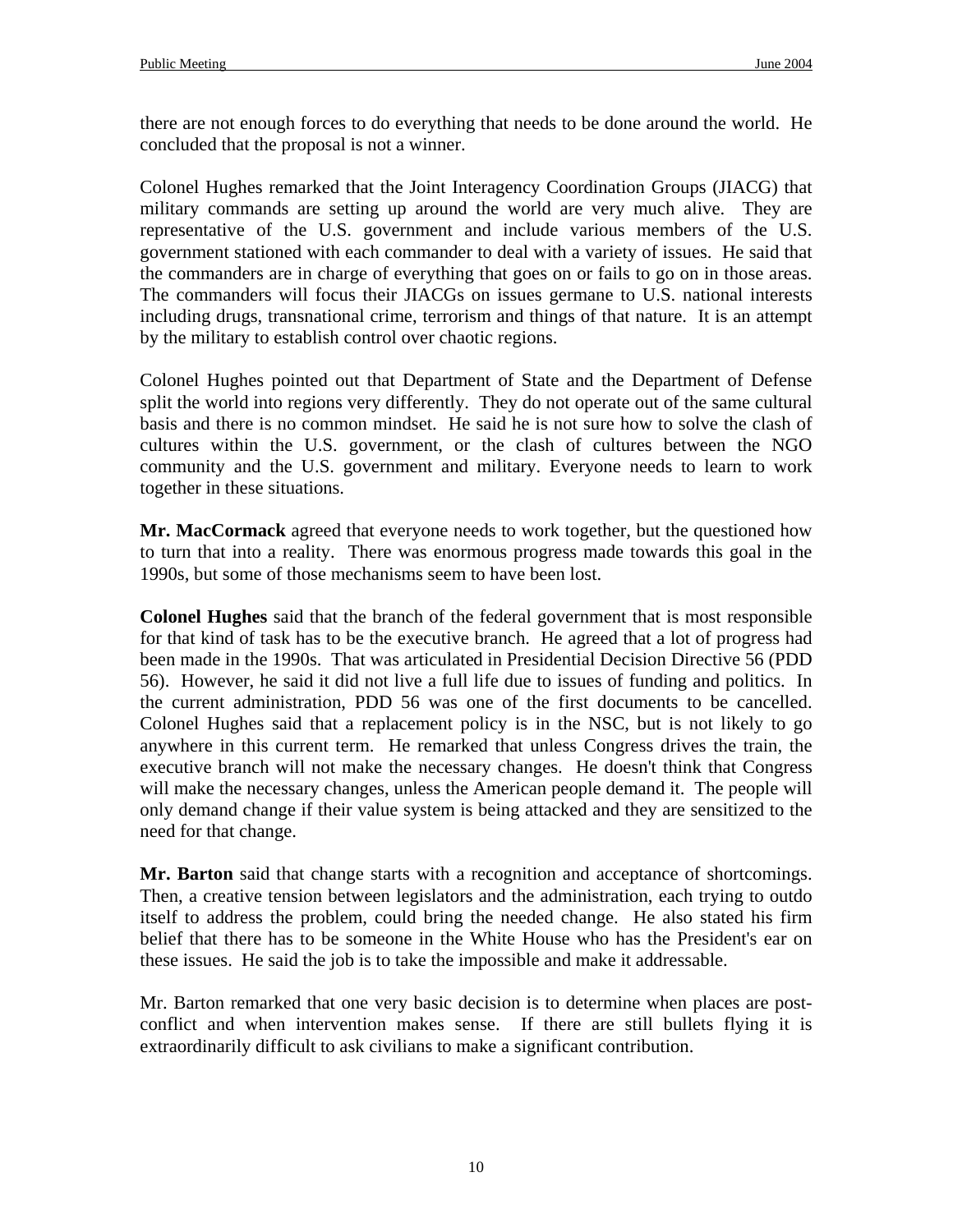In Sudan there is a peace treaty coming forward, but the government continues to act the way it did in the south of the country. The resolution from the UN Security Council is going to be for a Chapter 6 peacekeeping force. In fact, the Sudanese have shown a complete inability to deal with peace in a constructive fashion for 40 years. Mr. Barton said that the reluctance to move from Chapter 6 to Chapter 7 basically ensures that the effort will not be effective. He said that these are the kinds of choices that need to be raised by someone right next to the president, who has the authority to tell the Department of Defense that in this case the unity of command is going to be civilian. He remarked that somebody has to take charge of things or the effort is doomed to failure.

Mr. Barton observed that the National Security Advisor is stretched too thin to fill that role. It is a big job. He said he could not think of a tougher job on earth than figuring out what to do with Iraq. He said he considers this as being more important than the U.S. space program. He noted that the U.S. would not have sent an astronaut into space with so little preparation and support. He concluded that the U.S. has been a day late and a dollar short in its approach to Iraq.

**Mr. Kunder** remarked that it is his opinion that everyone should get behind the new office at the Department of State. He said that although it is not much to start with, it is the best game in town. He recommended that the meeting participants read the proposal by Senators Lugar and Biden that lays out a plan for U.S. government organization. The proposal envisions a new structure at the Department of State staffed with experts in postconflict reconstruction. These people would plan in advance of conflict situations, coordinating with U.S. government, military, and the NGO community. Carlos Pasqual has been named the new director of this office. Mr. Kunder recommended that the NGO community work with the Department of State to build this office. This could begin to solve the communications and planning problems under discussion.

**Colonel Hughes** commented that not many people realize that in 1942, less than a month and a half after the attack on Pearl Harbor, George Marshall established an office at the War Department to plan for the post-war occupation of Japan and Germany. This occurred before the U.S. entered the war. There were three years of intense planning prior to the occupation. He said that General Clay, in charge of the occupation plans for Germany, worked directly for General Eisenhower, not for the general in charge of the ground war.

Colonel Hughes compared this scenario to the pre-war planning for Iraq. The President established the Office of Reconstruction and Humanitarian Assistance (ORHA) on January 20, 2003. The war began in mid-March. This was extremely short planning time for the interagency entity. To compound the problem the ORHA was working for the ground force commander, who understandably had other priorities during the war. Colonel Hughes said that one of the biggest problems was funding. He observed that the questions that Jay Garner had at the beginning of the operation were still unanswered when he left Iraq in June. Not one of the questions had been answered by the Department of Defense.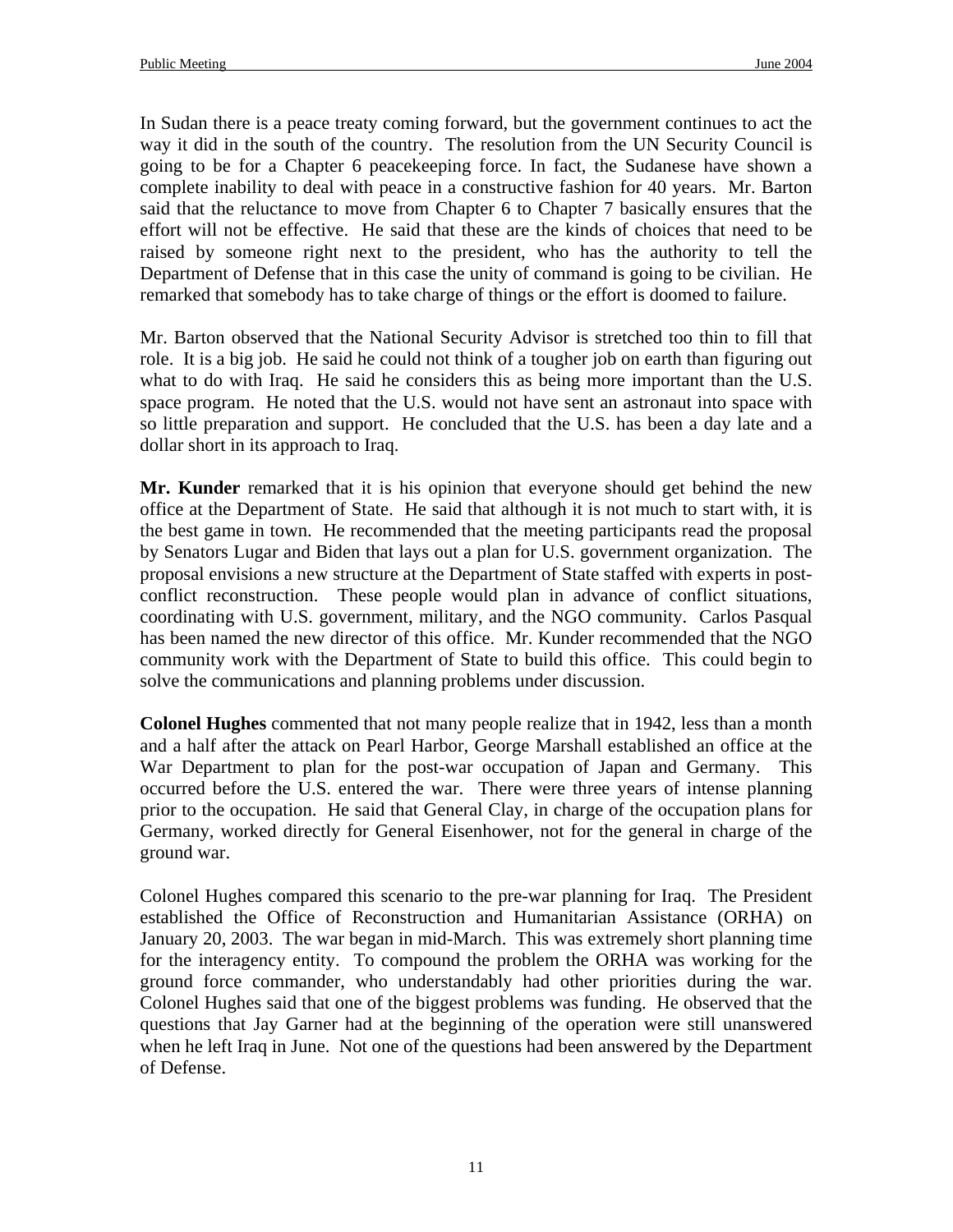Colonel Hughes remarked that the Office of Management and Budget (OMB) also bears a burden on this issue. OMB is organized for the in-fighting between the administration and the legislators. They do not generally get out into the field. He said an OMB team did go to Baghdad, but they never left the green zone and were not empowered to make any decisions. All decisions about how much money commanders could use to pay Iraqis for reconstruction work were made in Washington, DC.

Colonel Hughes commented that he is a fan of the Lugar-Biden Act, but he does not think it will see the light of day. However, if it is passed it will give an entity in Washington, DC the ability to do what is necessary to better prepare to meet the challenges in the field.

**Ms Lindborg** asked how any of the proposed responses put into place a set of checks and balances to account for the politics that come into play. She stated that in Afghanistan and Iraq there was a rush to declare peace that further complicated the situation. There was a lack of transparency about what was really going on, both in terms of security and resources. She said that in Afghanistan, the politics had a profound effect in delaying for several years the ability to get traction on the ground. Those who were doing the reconstruction and development, particularly USAID, were fighting a losing battle. It is impossible to move forward when people are getting killed.

Ms. Lindborg reminded the NGO community that it has a responsibility to mobilize public opinion on these issues. Focus groups and surveys indicate that there is a deep reservoir of support among the American public for engagement in the world and for foreign assistance. She urged the NGO community to take seriously its role in catalyzing the U.S. public.

**Mr. Barton** remarked that General Marshall claimed that his greatest single achievement was convincing the American public that reconstruction was worth doing. Ultimately, it had to be sold to the U.S. public as both a threat and a promise. The threat of communism had to be raised.

Mr. Barton said that the U.S. government does not do a good job of integrated strategic planning. There tend to be very broad political military plans, but the centers of excellence are clustered in the places in which money exists, where there is a brilliant individual, or where luck is involved. He said that CSIS went through an exercise with five military fellows, four interns and some staff to develop a plan for post-conflict Iraq. They looked at what needed to be done and who had the capacity to do it. Mr. Barton commented that if it is possible to do it in a think tank, it should be possible for the NSC to manage this process. If there is a commitment to doing the work and doing it well, it is possible to come up with an integrated strategic plan that will get things started.

**Ms. Matavel** remarked that it is important to examine how the country itself and the international community view the U.S. military. Whether they are viewed as part of the problem or part of the solution determines the ability of NGOs on the ground to coordinate with the military. Sometimes it can put NGOs in danger to be seen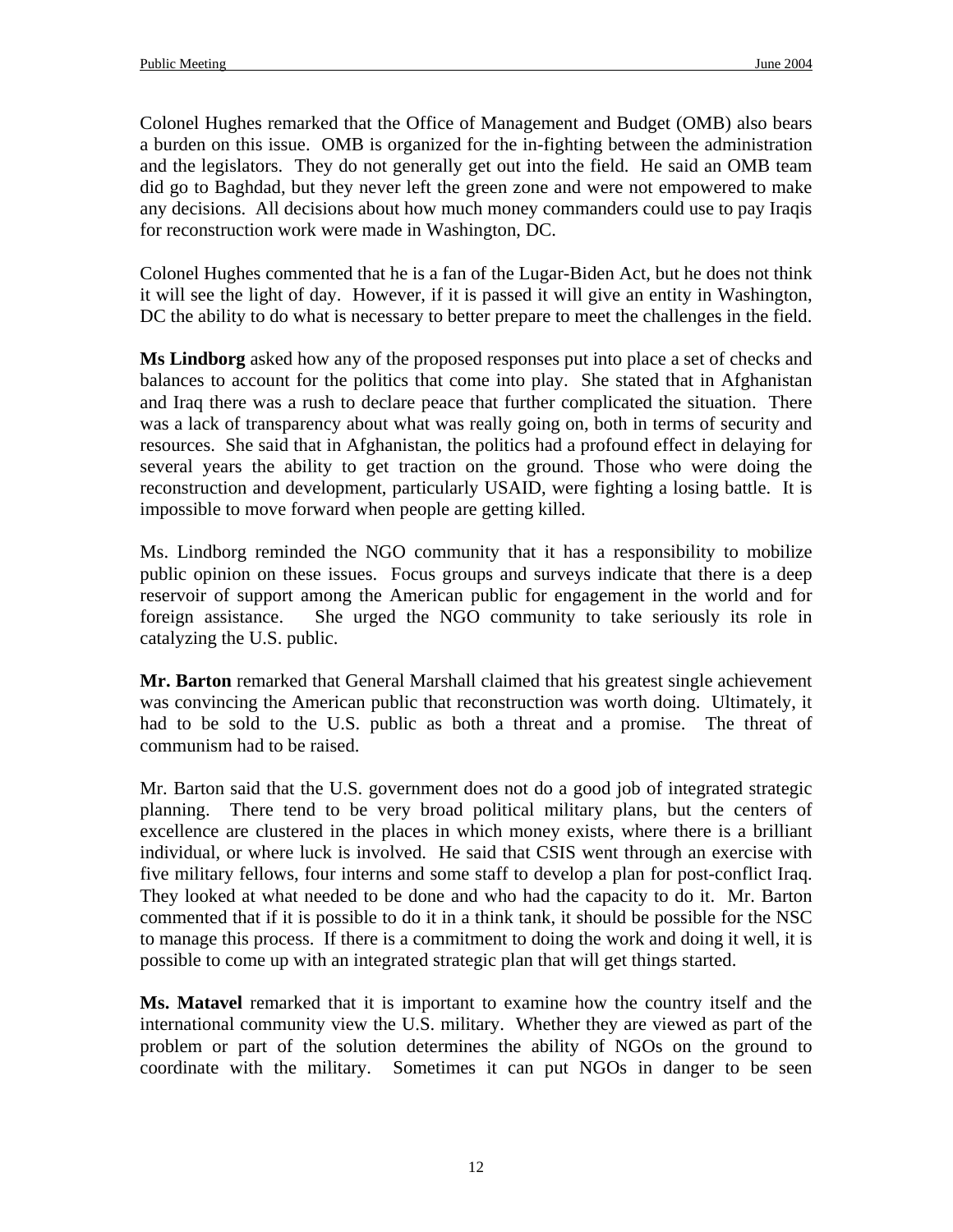coordinating with the military. Iraq is a very different situation than Mozambique. In Mozambique the military was welcomed.

**Mr. MacCormack** said that a number of major U.S. NGOs are participating in a three year program at the Harvard School of Business on the topic of managing global civil society. They are developing plans for post-conflict reconstruction with their counterparts in other countries. Any one country, no matter how wealthy and powerful, cannot resolve these issues. The U.S. does not have enough money and resources to solve thirty different post-conflict situations. Mr. MacCormack suggested that although the U.S. has to get its own act together, how the U.S. sees its role in working with the international community impacts how it should organize internally. As a wrap-up, Mr. MacCormack asked the panelists to comment on multilateral communication and division of labor.

**Mr. Kunder** responded that there is a Council on Foreign Relations task force working on this issue. They have been grappling with two paradigms. One paradigm posits that it is a negative if the U.S. government gets too organized on its own because that could be construed as taking over from the multilateral organizations. The other point of view is that if the U.S. becomes more organized it would be in a better position to effectively engage the international organizations.

Mr. Kunder stated that it is to the advantage of the U.S. to create a structure for postconflict reconstruction within the U.S. government. The creation within USAID of the Office of Food for Peace and OFDA enhanced collaboration between the U.S. government and organizations such as the World Food Programme. Creating structure in the U.S. government does not diminish the role of international organizations. He said that having people that better understand what capacities the international organizations can bring to the table enhances the relationship.

Mr. Kunder observed that there might be some capacities that are just missing, for instance, policing and post-conflict justice. He asked where is the global expertise on disarming, demobilizing and reintegrating fighters. He suggested that there are some huge capacities that do not systematically exist within the international community, the U.S. government, or the NGO community.

**Mr. MacCormack** remarked that there is a need to better orchestrate the capacities of different states and societies in the world system. There are other states that are better at constabularies, the Carabinieri and the Guardia Civil, for example. They have been doing it for centuries.

**Mr. Kunder** replied that this is one of the issues that drives him to be such an ardent advocate of creating some sort of structure within the U.S. government. He said that there are fifteen to twenty people in the U.S. government who know that the Carabinieri are a valuable resource. The problem is that this small group of people has not been brought together in an organized fashion to look at these issues. It is precisely this problem that drives him to support the structural organization concept.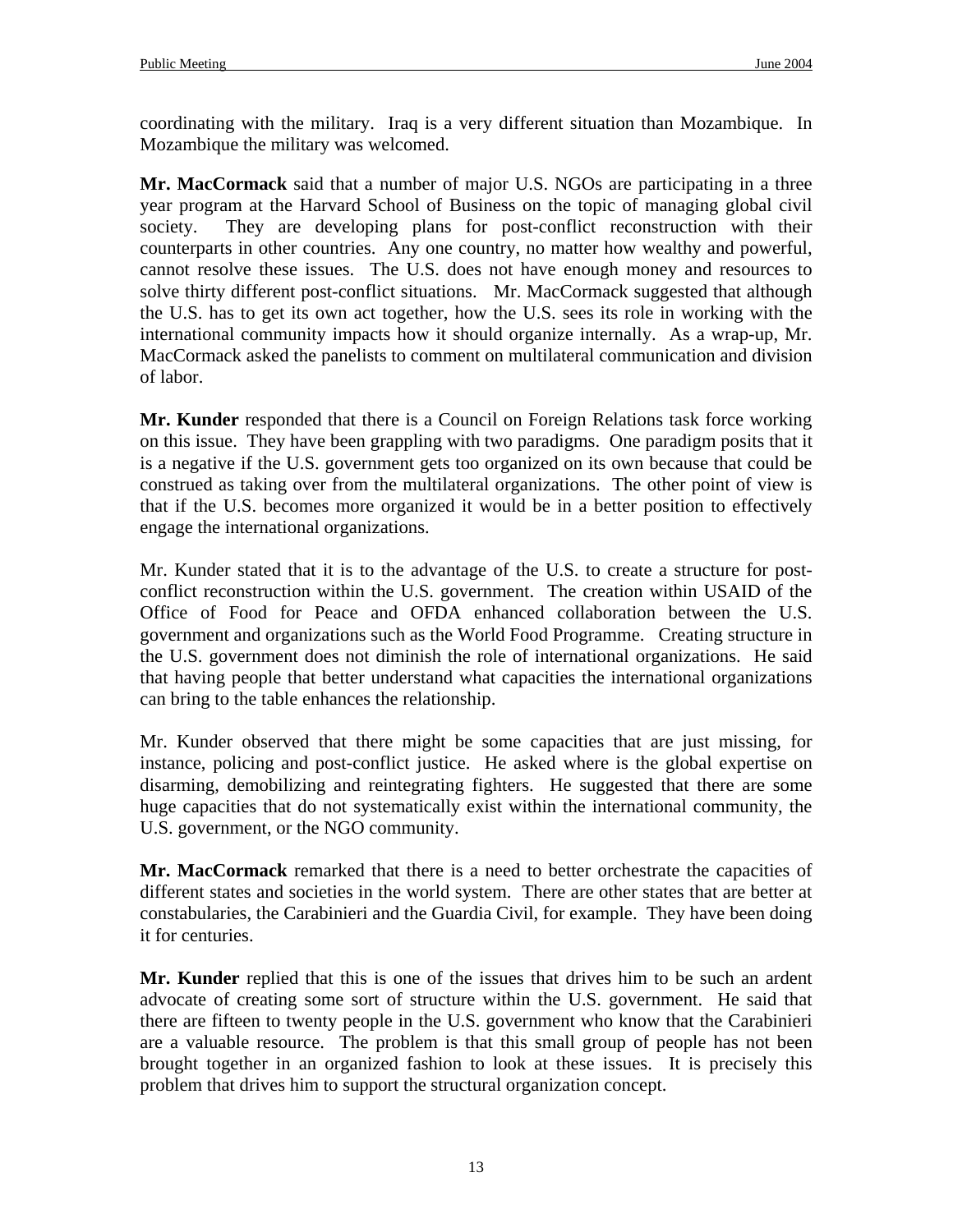**Colonel Hughes** said that in post-conflict reconstruction scenarios it is not the intervening force that is going to successfully establish a sense of security. Security begins in the minds of the citizens of the affected country. The instruments that will assure the people that security and stability are on the way will be their police, their courts, and their prison systems. In many cases those are the first three institutions that are wiped out in a conflict. There is a need to find the requisite skills to rebuild these institutions.

Colonel Hughes remarked that there are two facts that are often overlooked in postconflict environments. First, world population continues to increase and there are more people living in cities than ever before. This urbanization impacts how countries can respond both internally and internationally. The second fact is globalization. Nothing happens in isolation. If it is a country of consequence, such as Iraq, one cannot go into it without world support. He added that if one wants to put together a multilateral response, one must play by multilateral rules.

**Mr. Barton** remarked that it comes back to the enormity of the task. With a task this large one must expand the market and find more qualified players. He said that there are advantages to burden sharing.

# **QUESTIONS AND ANSWERS**

**Mary McClymont**, ACVFA Member, suggested that security and funding are two preconditions for effective NGO work in post-conflict situations. There is also a question of who is in charge. In Iraq, from the beginning the NGOs urged that the UN coordinate the humanitarian response and that civilians remain in charge of these efforts. She observed that if NGOs are not part of the planning, then they cannot appropriately participate, as happened in Iraq.

Ms. McClymont also said that NGOs are increasingly coordinating among themselves. NGO consortiums have built enormous capacity among themselves. She proposed that USAID offer incentives for NGOs to do this even better. Private contractors operating in these contexts should also be included in the coordination.

Ms. McClymont asked Colonel Hughes for advice about how the NGO community can work with the military in these situations.

**Colonel Hughes** responded that in order for the military to get involved in cooperative activities, a policy directive from the civilian leadership of the military is required. He pointed out that their focus is elsewhere now. The current administration renamed the Office of Peacekeeping and Humanitarian Assistance, the Office of Stability Operations. He commented that it has always been a problem trying to work with the NGOs because of the difference in ways of doing business. The commanders on the ground have limited money for operations and none of that money is set aside for working with NGOs. Colonel Hughes recommended the JIACGs as a place to get in the door with the regional commanders.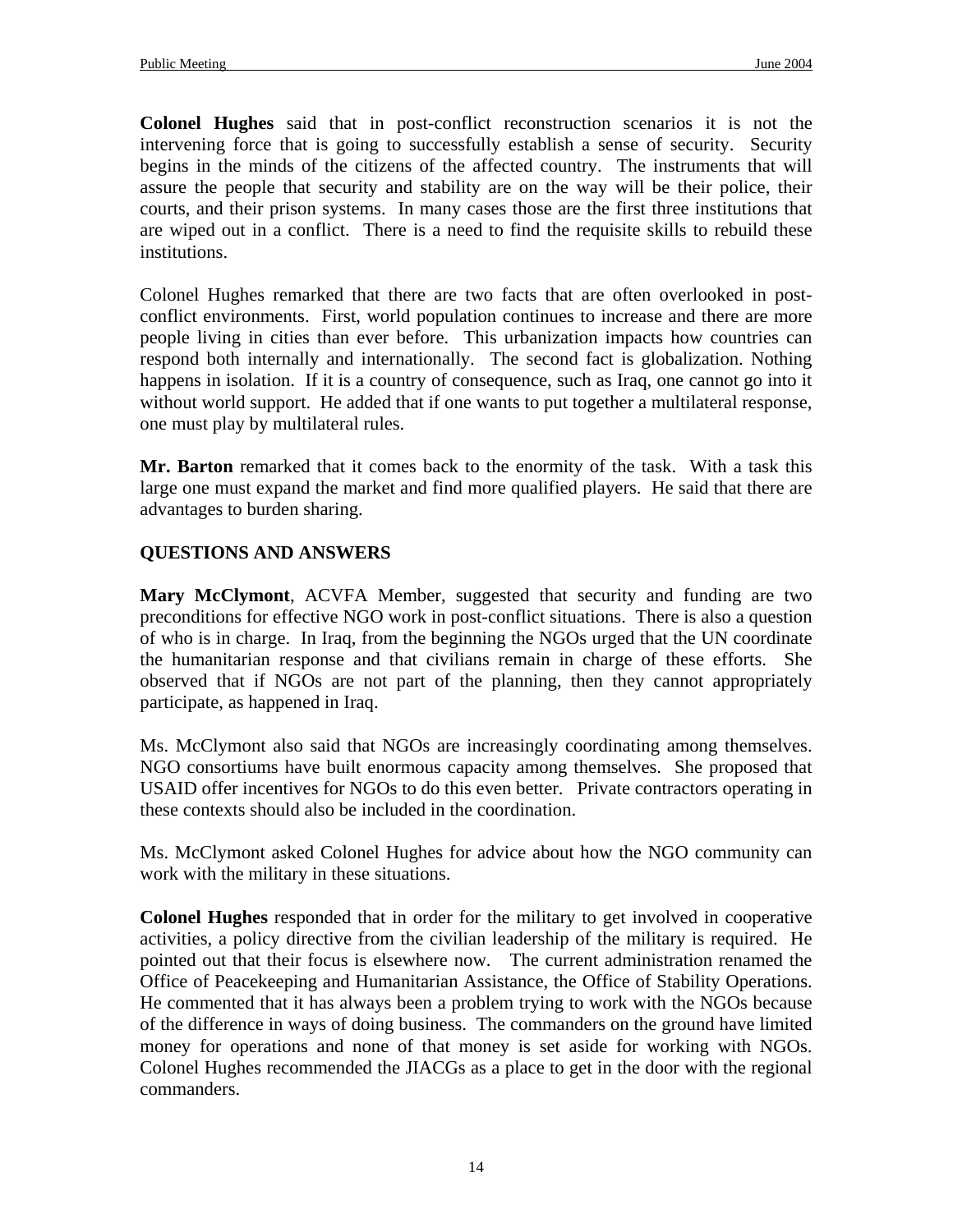**Mr. MacCormack** noted that the NGOs, the military, the U.S. government, and the international organizations are all in this together. There is no question that it is possible to work together, but the challenge is getting the communication structures in place that allow people to work together effectively.

**Ms. Lindborg** said that this is an issue of policy. The NGOs simply do not have the resources to participate in the endless appetite the military has for training and dialogue. It would take all the resources of the NGO community to meet a less centralized approach to addressing these issues.

Ms. Lindborg remarked that in the realm of security NGOs are not expecting the military to guard their staff, rather they are looking for an ambient security. In addition, NGOs are not looking for funding to come from the military to NGOs. They want the funding to come through civilian channels.

**Mr. Kunder** said that the progress that was made in the 1990s was in a peacekeeping environment. That was very different from the situation today, which is a coalition operations environment. There is a need to rethink the strategies in this new environment. He said that he recognizes that the NGOs are coordinating very well in the field. However, there is a need for a broader, more comprehensive plan that helps to knit the country back together. He remarked that NGOs think about coordination in a regional sense, while the military thinks of coordination on a broader scale. Mr. Kunder challenged the NGO community to develop a plan for broader, more inclusive coordination.

**Mr. Barton** commented that he was not suggesting that funding be directed to NGOs from the military. However, the military cannot participate in joint training activities without funding.

**John Sullivan**, ACVFA Member, remarked that the panelists seemed to suggest that security should come first, then politics, and then normal development. He suggested that the equation should be the reverse, which raises a dilemma. NGOs need to consider what kind of role they can play in low-intensity conflicts. He said that the common dilemma from all of these efforts is the dramatic failure to engage with the local business community and civil society until very late in the game. Overall policy goals and objectives seem to be developed in a very top down manner.

**Mr. Kunder** noted that this USAID Administrator has engaged the ACVFA on this issue on a number of occasions.

**Mr. MacCormack** said that many NGOs were begun during wars and bring that as part of their heritage. The problem now is the scale and the targeting. NGOs today are working in more difficult situations.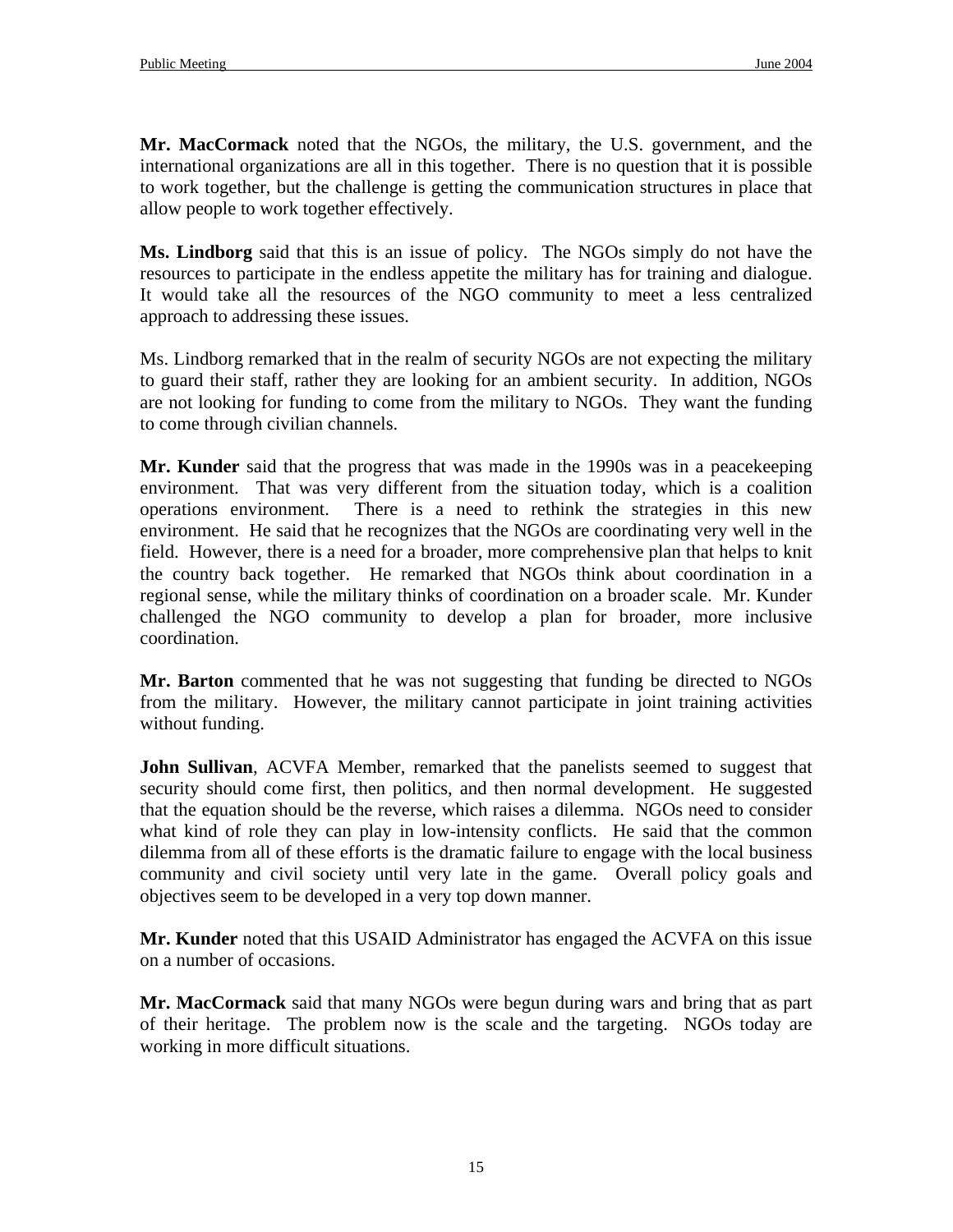**Ms. Lindborg** pointed out that a critical contribution of the NGO community is to be on the ground helping to build local capacity, engaging with local business people, community leaders and NGO groups. One commonality of USAID's response in many situations is that they have not invested in community building. They have gone to a top down, macro institution reform set of investments to the exclusion of engaging local actors and civil society. She said that there is a need for balance between the macro approaches and the local engagement.

**Mr. MacCormack** remarked that Save the Children works in 126 countries. For the most part, NGOs are present before, during, and after conflicts, making it necessary to reengineer interventions under different conditions.

**Bruce Cohen** of Interns for Peace asked if there could be a continuing discussion on this topic, perhaps through a subcommittee of the ACVFA. According to a World Bank study, most post-conflict situations revert back to conflict within five years. He suggested a rapid response mechanism to educate youth away from hate and towards tolerance.

**Veda Simpson** of DAH Consulting asked the panel to address absorptive capacity of development aid, particularly in West Africa. She remarked that in order for programs to be successful, the aid effort must be sustained over time.

**Ms. Matavel** replied that most NGOs want to have longer-term funding because they understand that change takes time. However, they are constrained by the funding requirements of U.S. government programs, which operate on a much shorter time frame.

**M.K. Cope** with the International Executive Service Corps asked what lessons have been learned regarding economic reconstruction in post-conflict reconstruction. She remarked that it is important to do economic reconstruction from the bottom up, as well as from the top down.

**Mr. Kunder** responded that issues relating to financial markets, currency investment climates, and engaging the private sector were once considered a second stage of reconstruction. However, they are now considered intrinsic to the early post-conflict reconstruction process. In Afghanistan and Iraq economic reconstruction was an important part of the first stage of the response.

**Mr. Barton** added that there must be a balance of both grassroots and macro approaches to economic development. In answer to the question about the absorptive capacity for development assistance, he remarked that he has yet to be in a situation where the absorptive capacity of the local people has been exceeded. Sometimes the absorptive capacity of the institutions that are managing the aid is exceeded, but the local people could still use more assistance.

**Mr. MacCormack** concluded the session with two general observations. First, the broad recommendations about post-conflict reconstruction are consistent: security, long-term strategic planning, sustained funding, better dialogue and communication, and clearer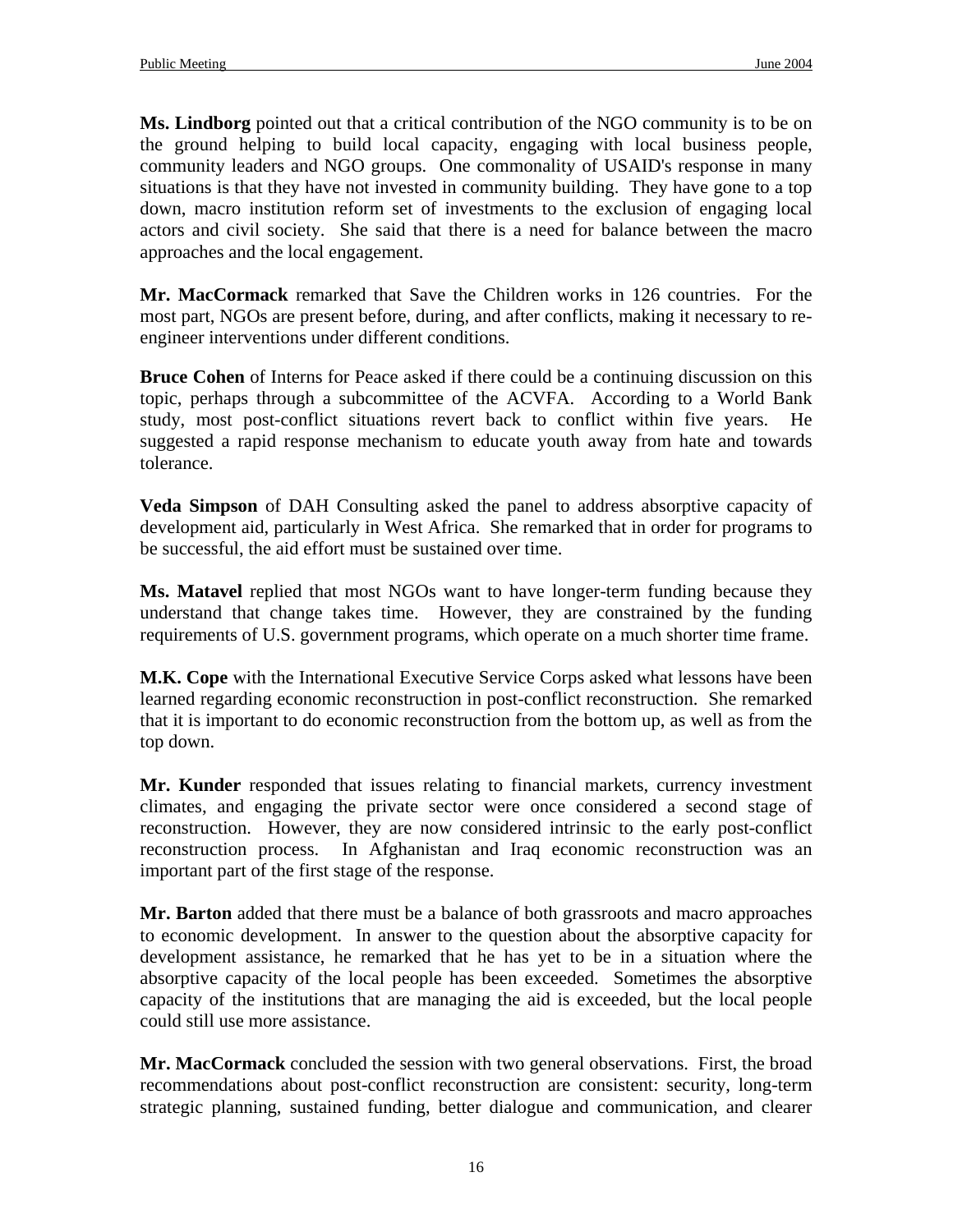accountability for delivery. Second, he emphasized that nothing will happen without greater citizen engagement on these issues. There is no more important set of issues in the nation and the world. It is not just a matter of the ACVFA communicating to USAID; the NGO community must communicate more forcefully with their constituents across the country.

### **"MILLENNIUM CHALLENGE CORPORATION"**

**Frederick Schieck,** *Deputy Administrator, United States Agency for International Development* 

Mr. Schieck introduced Paul Applegarth, the new Chief Executive Officer of the Millennium Challenge Corporation (MCC). Mr. Applegarth was confirmed by the U.S. Senate on May 6, just hours before the first board meeting of the MCC in which the initial sixteen countries were announced.

The Millennium Challenge Account (MCA) will provide assistance to countries with the best records in ruling justly, strengthening economic freedoms, and investing in people. Programs will emphasize country ownership, inclusiveness, accountability, and results. Mr. Schieck quoted President Bush in saying, "the powerful combination of trade and open markets and good government is history's proven method to defeat poverty on a large scale."

Mr. Schieck remarked that few individuals match the rich experience that Mr. Applegarth brings to his new role. He is a distinguished businessman, former White House Fellow, and Vietnam veteran. He has broad experience in both the private and public sectors, including non-profit organizations. He directed some of the more innovative partnerships in emerging markets around the world. Mr. Applegarth also served on the Africa Policy Advisory Committee of the Department of State and on the Africa Advisory Council of the Overseas Private Investment Corporation.

Mr. Schieck stated that USAID is proud of its relationship with the MCC. Administrator Natsios serves on the MCC Board and USAID mission staff offered their full assistance to Mr. Applegarth and his MCC staff during their recent country visits. USAID will continue to look for ways to strengthen this partnership and harmonize relationships with the MCC. In particular, USAID is working closely with the MCC to assist the "threshold" countries, those that did not qualify for funding in the first round. USAID is committed to doing everything in its power to help the MCC achieve the visionary goals that the President and the U.S. Congress have set for it.

## **Paul Applegarth**, *CEO, Millennium Challenge Corporation*

Mr. Applegarth thanked the NGO community and USAID for their support in helping to get the MCC started. Mr. Applegarth remarked on the superb working relationship between the MCC and USAID. He said they could not have gotten this far without USAID and they will continue to leverage off the people, experiences, and resources of USAID. The MCC is small by design, but has a big mission. It cannot accomplish that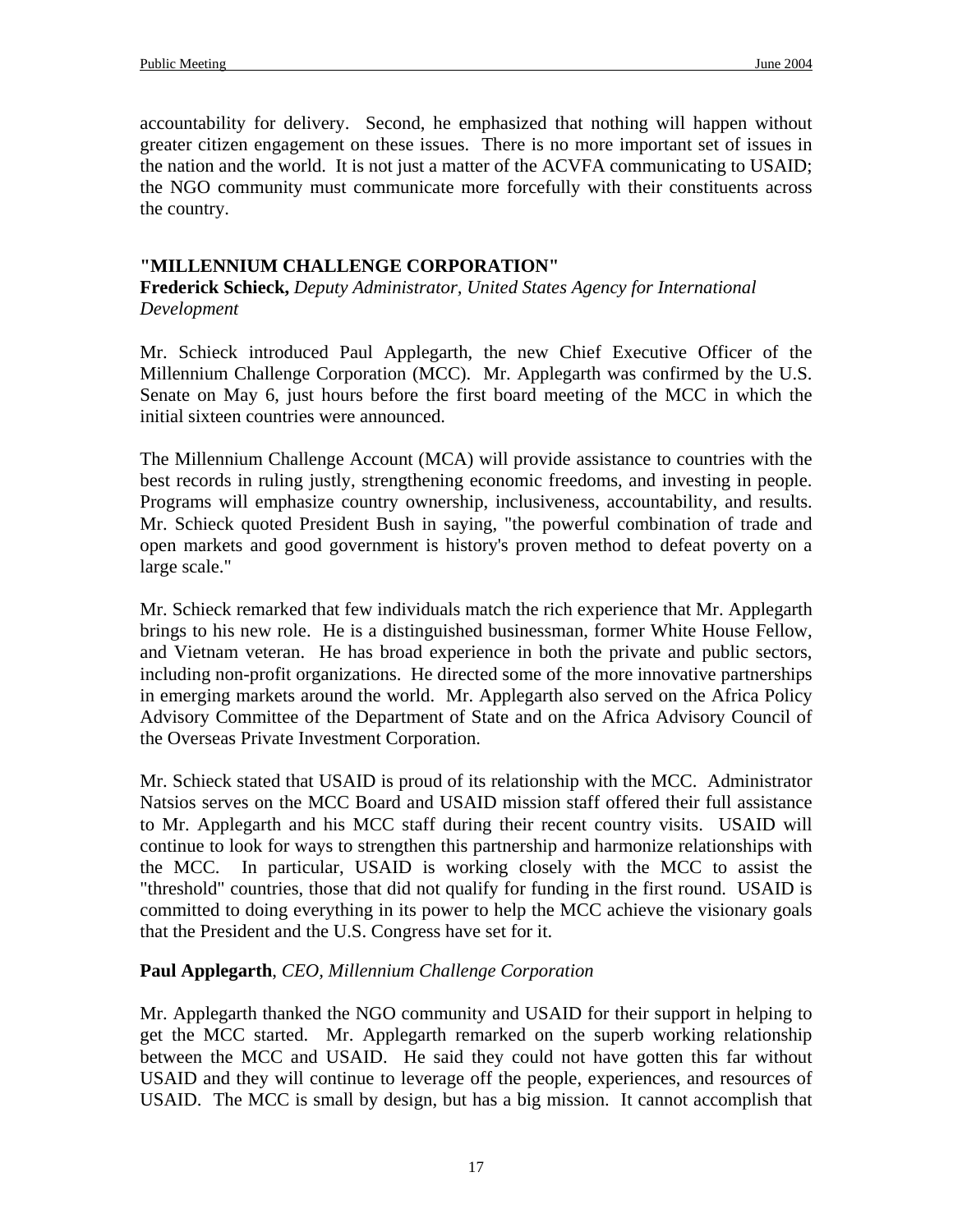mission without taking advantage of the experiences and expertise of USAID. Mr. Applegarth stressed that the efforts of the MCC are additional to efforts by USAID and other development organizations.

Mr. Applegarth reminded the audience that the MCC grew out of a promise made by developed countries at the Monterrey Conference two years ago - a promise of assistance based on the adoption of good policies. It is based on the belief that good policy is the key to successful development. The MCC promotes country ownership of programs as crucial to building responsibility and accountability.

Mr. Applegarth described the incentive approach used by the MCC. Sixteen countries were selected during the competition in May. Already there have been changes in response to the competition. One of the unanticipated consequences is that simply giving countries a chance to see where they ranked in relation to other countries has been beneficial in promoting domestic dialogue.

Mr. Applegarth remarked that the MCC uses an objective, transparent set of criteria so that countries can see what they need to do to qualify. The indicators are from credible sources. They are transparent, measure factors relevant to development, and are broadly applicable among countries.

MCC teams recently visited all sixteen participating countries. Mr. Applegarth said that initial feedback has been superb. The teams had tremendous access in each country, visiting with heads of states, media, NGOs, and the business sector.

While the analysis is just beginning, Mr. Applegarth presented some anecdotal information to highlight the initial success of the program. In one country four pieces of anti-corruption legislation were recently introduced and passed. The number of days to start a business, a measure of economic freedom, were significantly reduced in some countries. Mr. Applegarth remarked that the MCC is designed to strengthen the hands of the reformers and help ease the political pains that are associated with making tough political decisions. Changes are also being seen in countries that were not selected, as they seek to meet the requirements. Mr. Applegarth encouraged meeting participants to visit the MCC website (http://www.mca.gov/) for updates, program guidance, and country ranking on each of the indicators.

Mr. Applegarth stated that the MCC is as much about message and policy development as it is about money. If the policies are right, then the amount of money that the MCC provides will be pale in comparison to the amount of money that comes through other donors, the private sector, and domestic resources.

The MCC agreement with the selected countries is called a "compact." The MCC has held initial talks with each country. Now the selected countries are developing their proposals. He said that proposals will be evaluated on three factors: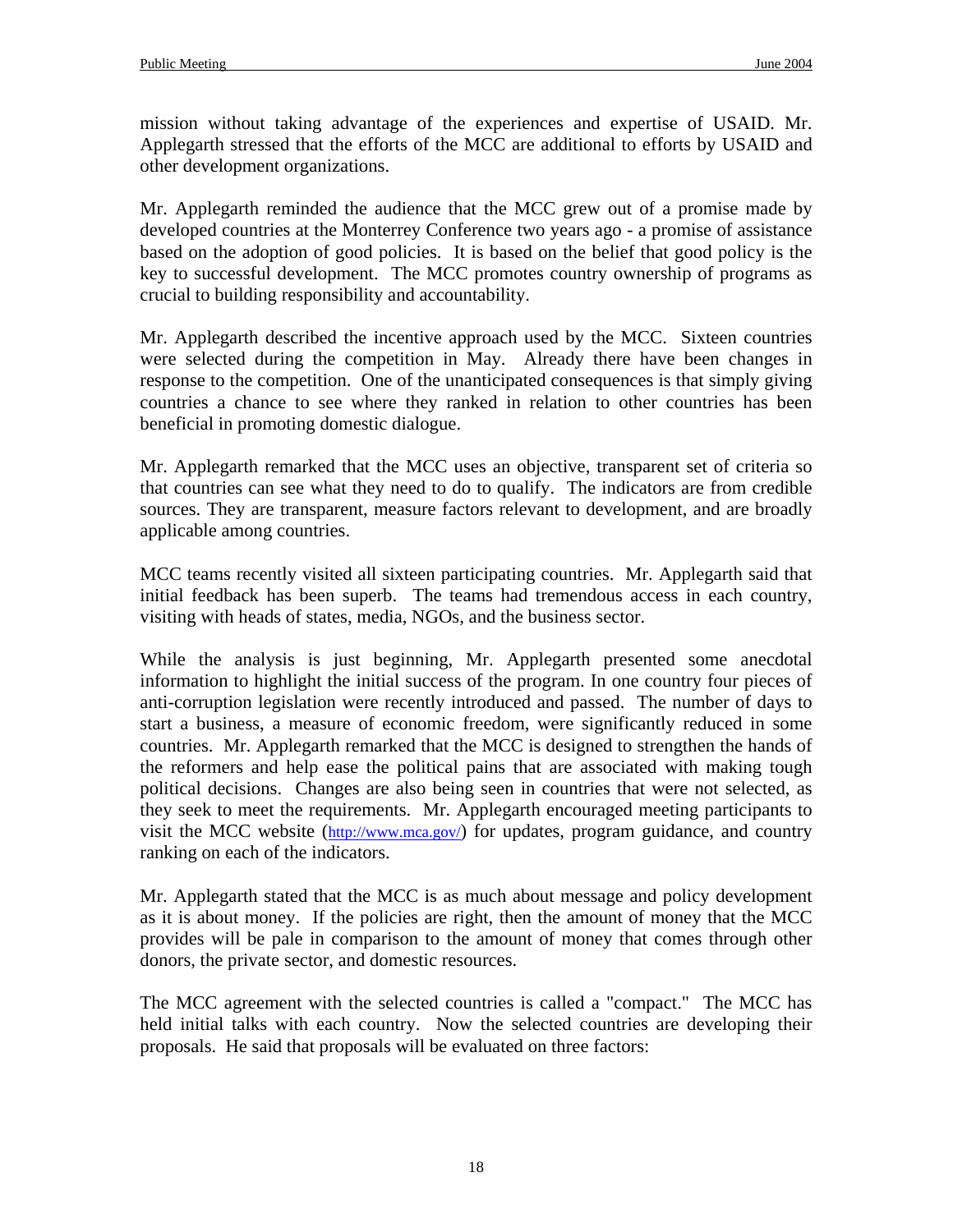- 1. Does it lead to sustainable economic growth and poverty reduction? Basically the MCC is looking for a business plan. The MCC will work with countries to define these plans. They will also be looking at the results and how they are measured. There will be an emphasis on monitoring and evaluation. The countries are aware that if things are not on track, the program will stop. MCC has some institutional safeguards in place to make it easier to stop programs when necessary and force discipline as needed.
- 2. How were the priorities determined? MCC is encouraging broad participation and civic involvement in developing the proposals. They are seeing some interesting things happening in terms of how countries are selecting people to be involved in the dialogue. He provided the example of Mongolia in which the defeated Prime Minister is participating in the MCC Implementation Council, along with members of the private sector and NGO community. Countries are also seeking broad participation through the internet and the media. They are taking ownership of the process.
- 3. What more will be done on the policy side? Every selected country still has red sections (areas in which they did not meet the threshold requirements). They need to have a plan for making improvements in those policy areas, as well as continuing to make progress in the green sections. MCC deliberately chose the median as the threshold because it changes. The process of policy reform must be ongoing.

In closing, Mr. Applegarth said that everyone knew conceptually that the MCC was a powerful idea, but when they began to see it in operation it became even more powerful. Both at the MCC and in the partner countries there is a degree of energy and enthusiasm that is very refreshing.

## **QUESTIONS AND ANSWERS**

**Ted Weihe**, ACVFA Member, asked whether or not infrastructure might be a major component in the MCC programs. He also asked how the MCC will make allocation decisions and whether or not there is a role for U.S. NGOs.

**Mr. Applegarth** responded that it is not yet clear how much infrastructure development will be included in the country compacts. The countries themselves will determine the priorities. He said that allocations will be driven by the quality of the proposal, including the rate of return on the investment. It will also be driven by the total amount of funds available, per capita equity, complementarity with other programs, and macroeconomic effects.

He said that there could be a role for U.S. NGOs. There will be a need for technical assistance. NGOs that are international can encourage their local affiliates to get involved in the priority setting process. He also sees that there will probably be opportunities for NGO involvement during implementation, as well as in monitoring and evaluation.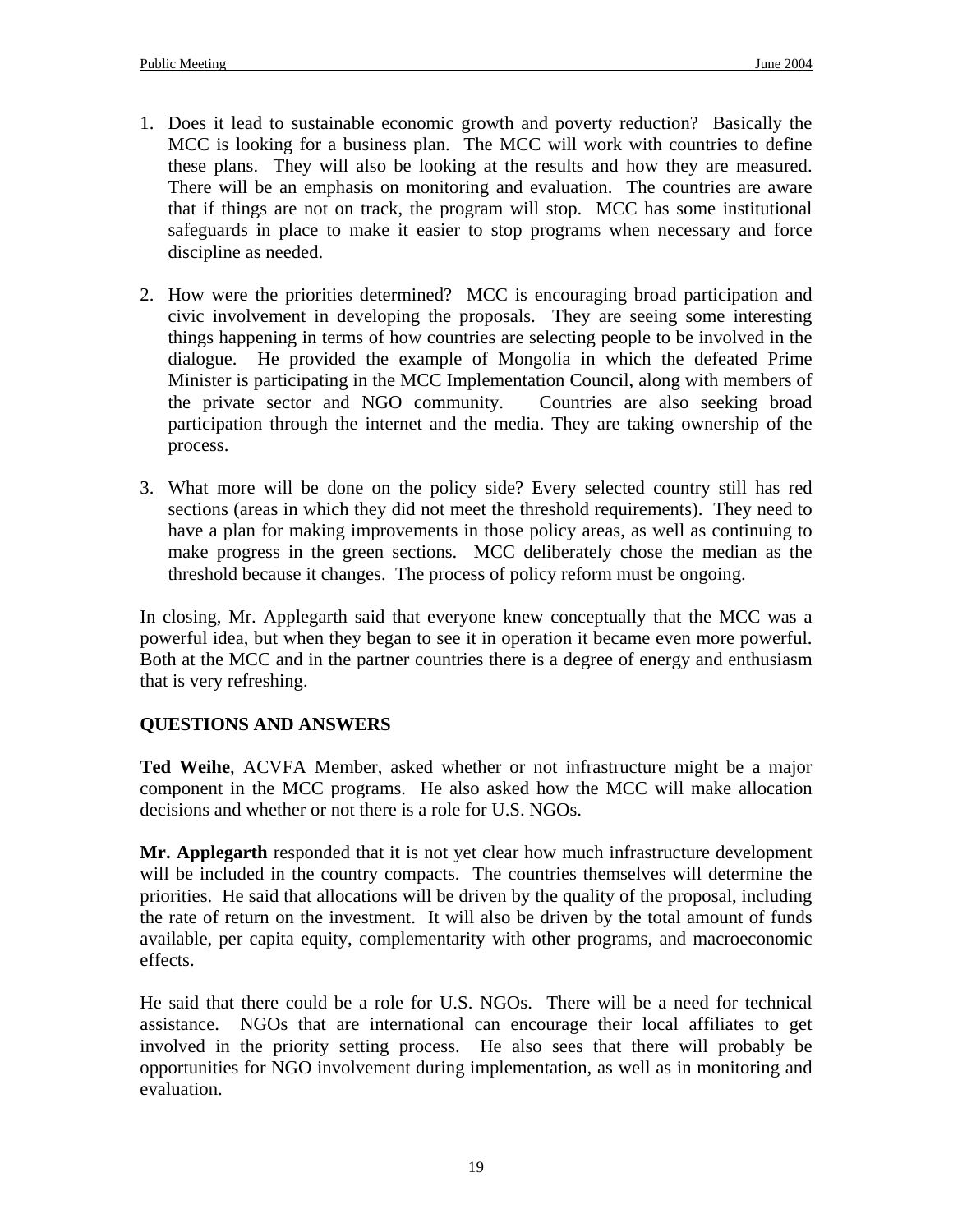**Mary McClymont**, ACVFA Member, asked Mr. Applegarth to discuss poverty reduction and how the MCC will systematically engage civil society in the process.

**Mr. Applegarth** said that the MCC is about sustainable growth leading to broad-based poverty reduction. One of the proposal review criteria examines how priorities were determined. This opens the door for the involvement of civil society. He said that the MCC will stimulate the discussion, but will not dictate a model for participation.

**John Sullivan,** ACVFA Member, asked if there is a qualitative difference between country responses. He also asked about reactions to the development philosophy behind the MCC.

**Mr. Applegarth** replied that the dialogue about what is important to developing country leadership has changed in the past twenty years. Today the dialogue is more focused on opportunities for the private sector, rule of law, judicial reform and other ideas that are very much in line with the MCC focus.

They are seeing some qualitative differences in the initial responses. The compact development process is intended to be participatory and countries are encouraged to use local resources in developing their proposals. Responses will reflect that process.

Mr. Applegarth said that they are getting some pushback on the criteria, but most of the criteria are well-grounded and leading to growth. In general, the countries that were selected like the criteria because they meet a good number of them. Countries that were not successful may not like the criteria, but they need to meet the criteria in order to qualify.

**Michael Nyenhuis**, ACVFA Member, asked Mr. Applegarth to describe the process of developing and updating indicators.

**Mr. Applegarth** replied that the indicators build on factors that lead to sustainable growth and opening up societies in terms of political rights. It is an evolutionary process. Each year the MCC will publish new criteria, which will be available for comment. The indicators will be continually upgraded and improved. The MCC is currently developing environmental indicators.

**Elise Smith**, ACVFA Member, asked how the MCC ensures the participation of women, both institutionally and in the compact development process.

**Mr. Applegarth** responded that there are three criteria for the selection of MCC staff broad expertise, team player, and commitment to MCC goals and objectives. They have hired very good people, including a lot of very talented women.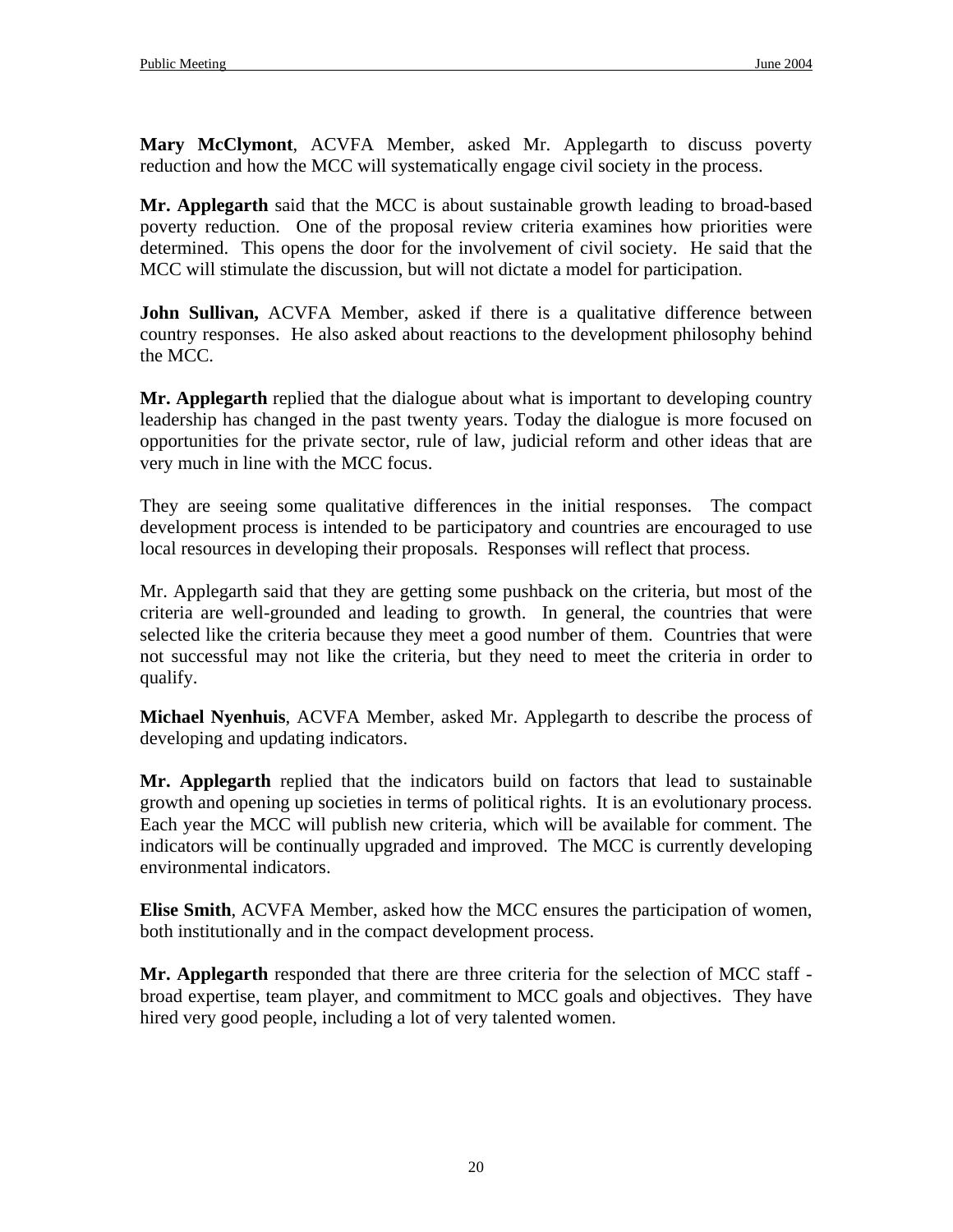He said that the MCC is organized around its key customers. They are consciously trying to make sure that all groups, including women's groups, have someone that they can talk with about the issues. He said the guidelines would be examined and changed as necessary.

**Adonis Fakhri** from the Embassy of the Republic of Yemen inquired about the qualifying criteria for threshold countries.

**Mr. Applegarth** replied that Congress authorized up to \$100 million of the first year's appropriation to go to "near miss" countries. These countries are now called "threshold" countries, focusing on opportunity rather than failure. MCC is working to have a credible and meaningful program in this area. At the last Board of Directors meeting \$40 million was reserved for the threshold countries. MCC and USAID are now discussing the details of the program. It will have to pass the tests of transparency and credibility before being announced, hopefully within the next few weeks. USAID will take a leadership role in this program.

**A participant** asked if there has been any response to the indicators that would lead the MCC to develop more specific gender indicators in the future.

**Mr. Applegarth** responded that the country feedback was more focused on the rule of law, accountability, and civil liberties criteria. He did not recall any feedback specifically related to gender issues. However, he said that all of the indicators need some work, gender indicators included. He also noted that primary education completion rates provide one measure of gender equality.

**Daniel Kelly** with Global Work Ethic Fund and Worldwide Responsible Apparel Production asked about the public diplomacy approach in country.

**Mr. Applegarth** said that public diplomacy is a key part of the program. At least one press conference was held in each country.

**Stephen Moseley**, ACVFA Member, asked how much discussion has been given to various approaches to implementation.

**Mr. Applegarth** remarked that the MCC has been spending a lot of time thinking about implementation models as the key to sustainable growth.

**Peter Barca** from Aurora Associates International asked what steps would be taken by the MCC when countries do not measure up on key issues or if they become unstable.

**Mr. Applegarth** replied that policy changes sometimes create instability. Continued government commitment to policy changes will be evaluated before any compacts are signed. Agreed upon measures of performance will be built into the compacts.